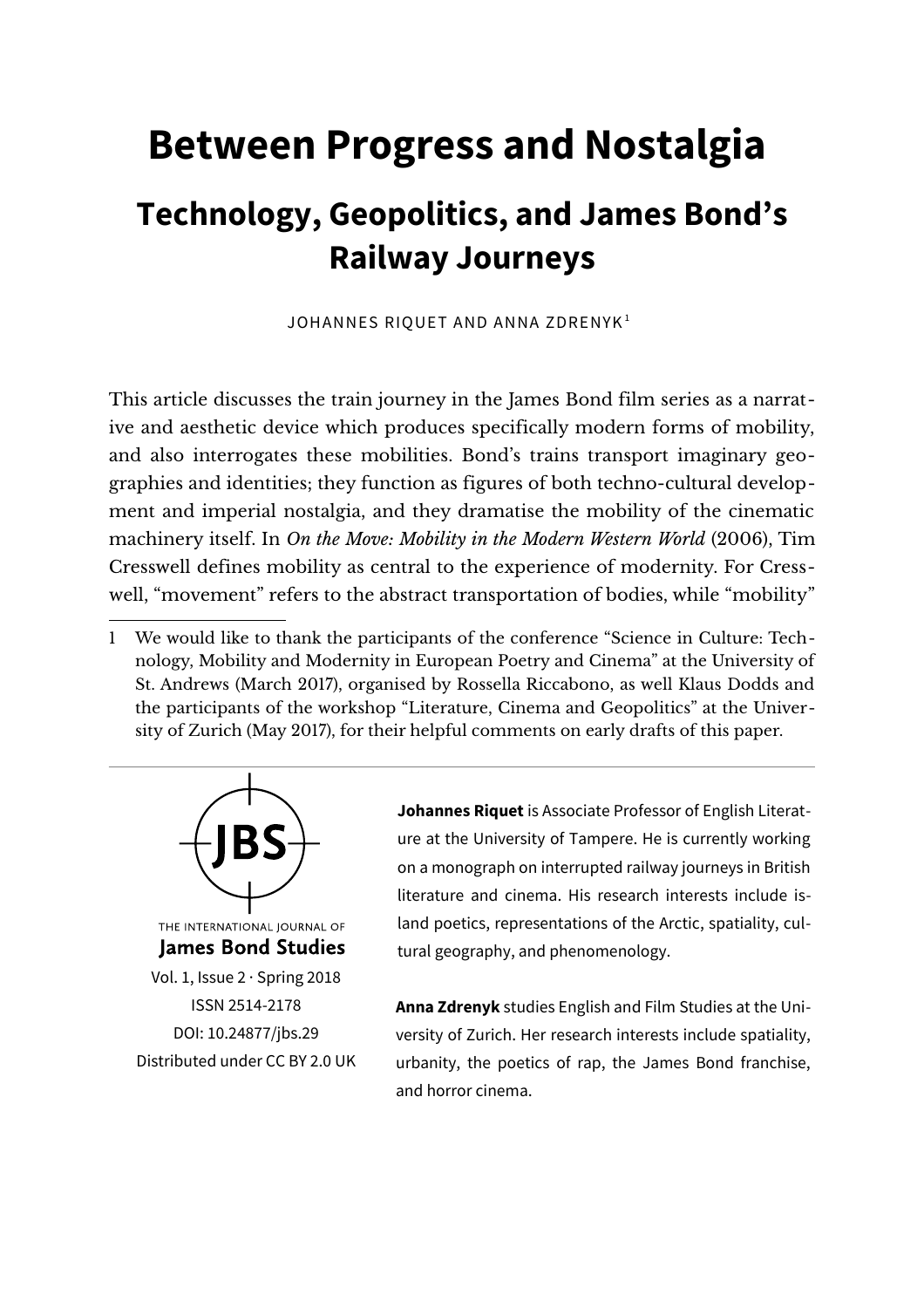is socially produced: it is movement imbued with meaning and tied to power dynamics. Elsewhere, Cresswell and Deborah Dixon discuss the potential of cinema to think about questions of mobility because it is an apparatus that is itself grounded in mobility: "film is a visual representation of a mobile world" (2002, 4). The beginning of the first Bond film, *Dr. No* (1962), subtly comments on the series' dramatisation of mobility. After a dissolve cinematically transports the viewers from Jamaica to London, we see large maps on the walls of different locales linked to the British secret service. Many of them are on a global scale, and they are traversed by lines and networks that gesture towards the global circulation of people, objects, and information that is so characteristic of the Bond series. Even more strikingly, a series of paintings and drawings in the background presents an evolution of transport, beginning with a horse, then several ships and old cars – before another dissolve and a shot of an airplane transport us back to Jamaica along with Bond. The train is curiously absent in this series from horse to airplane, and a similar absence haunts scholarly discussions of the Bond films. To our knowledge, the only discussion of trains in the series that goes beyond a passing reference is offered by Klaus Dodds and Lisa Funnell, whose recent *Geographies, Genders and Geopolitics of James Bond* (2017) includes a few pages on "Trains, Planes, and Automobiles" (172-185, see esp. 173-177). Dodds and Funnell offer a brief overview of Bond's most important railway journeys and point out that "they provide opportunities for conversational set pieces […]; violent confrontations […]; and a romantic getaway" (172). We would like to address this gap in scholarship and argue that a close examination of the poetics of the railroad in the films reveals that the train is central to the geopolitical imagination of the series. While the train is absent in *Dr. No*, the spatio-temporal imperatives that govern the first scenes of the film – the network of communication and transportation, the logic of the schedule, the regulation of space and time – was first brought about by the train, which became the epitome and driv-ing force of technological modernity in the nineteenth century.<sup>[2](#page-1-0)</sup>

<span id="page-1-0"></span><sup>2</sup> For a comprehensive discussion of the reorganisation of space and time by the railroad, see Wolfgang Schivelbusch's classic *The Railway Journey: The Industrialization of Time and Space in the Nineteenth Century* (1986). A more recent (and equally thorough) discussion of the railroad past and present from the perspective of cultural geography is offered in George Revill's beautifully illustrated *Railway* (2012). The insightful work of Ralph Harrington also examines the anxieties and neuroses associated with the railway (1998, 2000). For a discussion of the cultural impact of the railway in the Victorian period, see especially Michael Freeman's *Railways and the Victorian Imagination (1999)* as well as Matthew Beaumont and Freeman's *The Railway and Modernity: Time, Space, and the Machine Ensemble* (2007).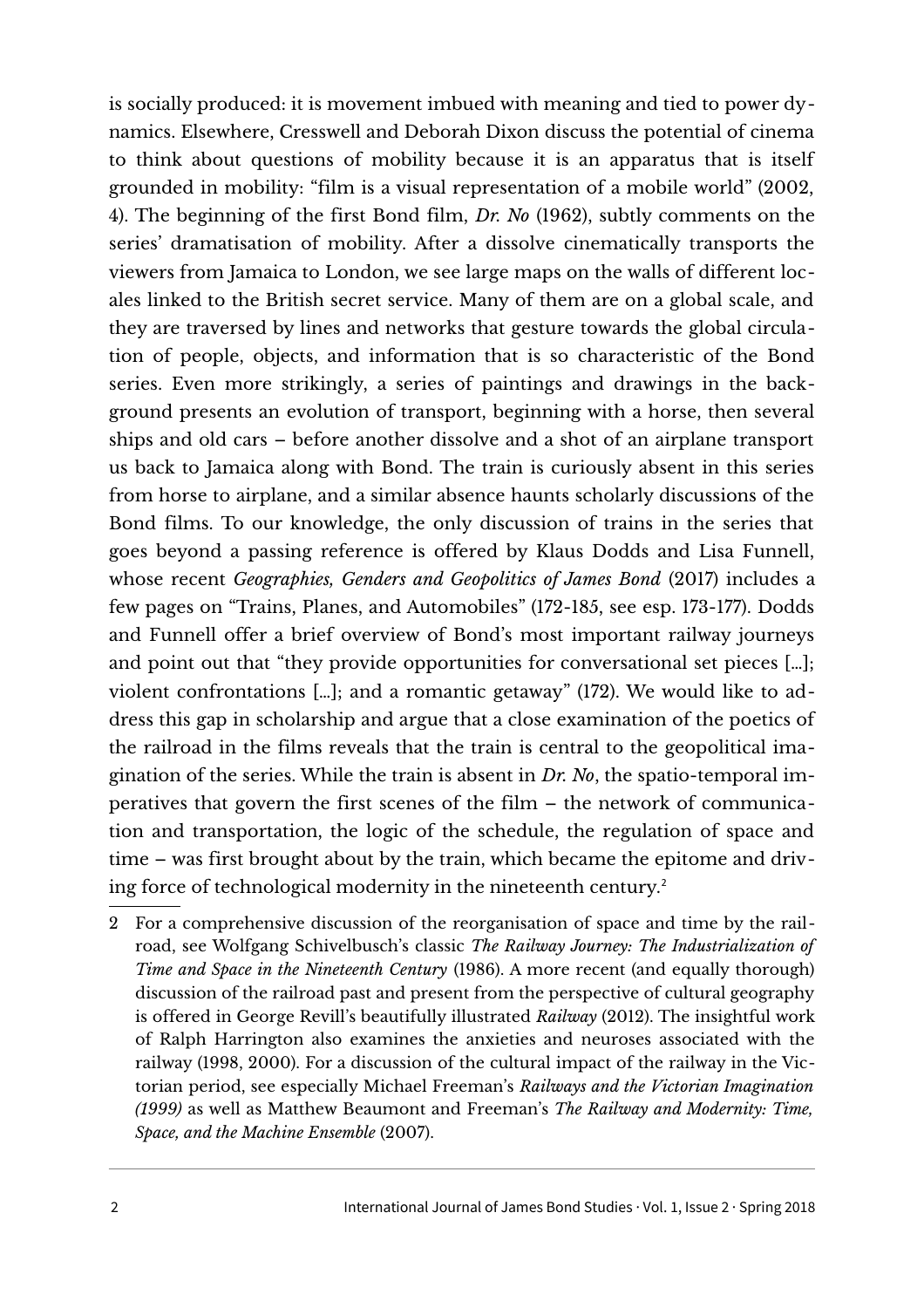In many ways, then, the "machine ensemble" of the railroad (Schivelbusch 2007) functions as a sometimes visible, sometimes invisible structuring principle that governs the action narrative and the global network represented in the Bond films. Yet Bond does not belong to the nineteenth century. When *Dr. No* was made in 1962, trains were no longer at the forefront of technological development – they had been superseded by air and even space travel (cf. Funnell and Dodds 2017, 173). Along with changes in railway technology and the closure of railway lines in many countries including the UK, this led to a cultural re-evaluation of the train, which could now also signify technological nostalgia rather than progress (cf. Revill 2012, 189-199).<sup>[3](#page-2-0)</sup> This is the mode in which the train is represented in *Skyfall* (2012) when we see Bond sitting in front of three paintings at the National Gallery. All of them suggest melancholia and technological nostalgia, but the one to the right is particularly interesting for our purposes, as it is Turner's *Rain, Steam, and Speed – The Great Western Railway* (1844), the most famous painting of a train in history. A discussion follows in which Q mocks Bond for his sentimental attachment to a bygone time of spectacular gadgets and allpowerful agents in the field. This ties in with the film's homage to – but also critique of – a different geopolitical era, and a different film style. The Turner painting is aesthetically connected to the train shown in the action sequence at the beginning of *Skyfall*: in its raw corporality, filmed in the same warm colour tones as the painting, the scene itself seems to belong to the realm of physical action derided by Q. Bond is accidentally shot off the train by Moneypenny before he is symbolically reborn and enters a new era – the era of digital surveillance and disembodied remote-control action. The decisive influence of the latter is already made clear as the film cross-cuts between the MI6 headquarters in London, filmed in cold, blue tones, and the action scene on the train itself, monitored and regulated by M and her associates. Indeed, as Moneypenny gets ready to shoot, the train itself is framed and mediated by the new technology as it is fixed by the digital screen of her rifle. At the end of the scene, the train fittingly disappears into a tunnel, having symbolically served its term.

However, it should be noted that we do not want to trace a teleological narrative of the train's gradual transformation from the epitome of modernity to an emblem of technological nostalgia.[4](#page-2-1) Instead, we contend that Bond's railway

J. Riquet and A. Zdrenyk · Technology, Geopolitics, and James Bond's Train Journeys 3

<span id="page-2-0"></span><sup>3</sup> In a review article from 1969, John R. Kellett already noted a tendency in contemporary railway histories to portray steam railways in highly nostalgic terms.

<span id="page-2-1"></span><sup>4</sup> In an insightful essay on Bram Stoker's *Dracula* and the Bond films as myths of modernity, Oliver Lubrich argues that while the former celebrates Western technology,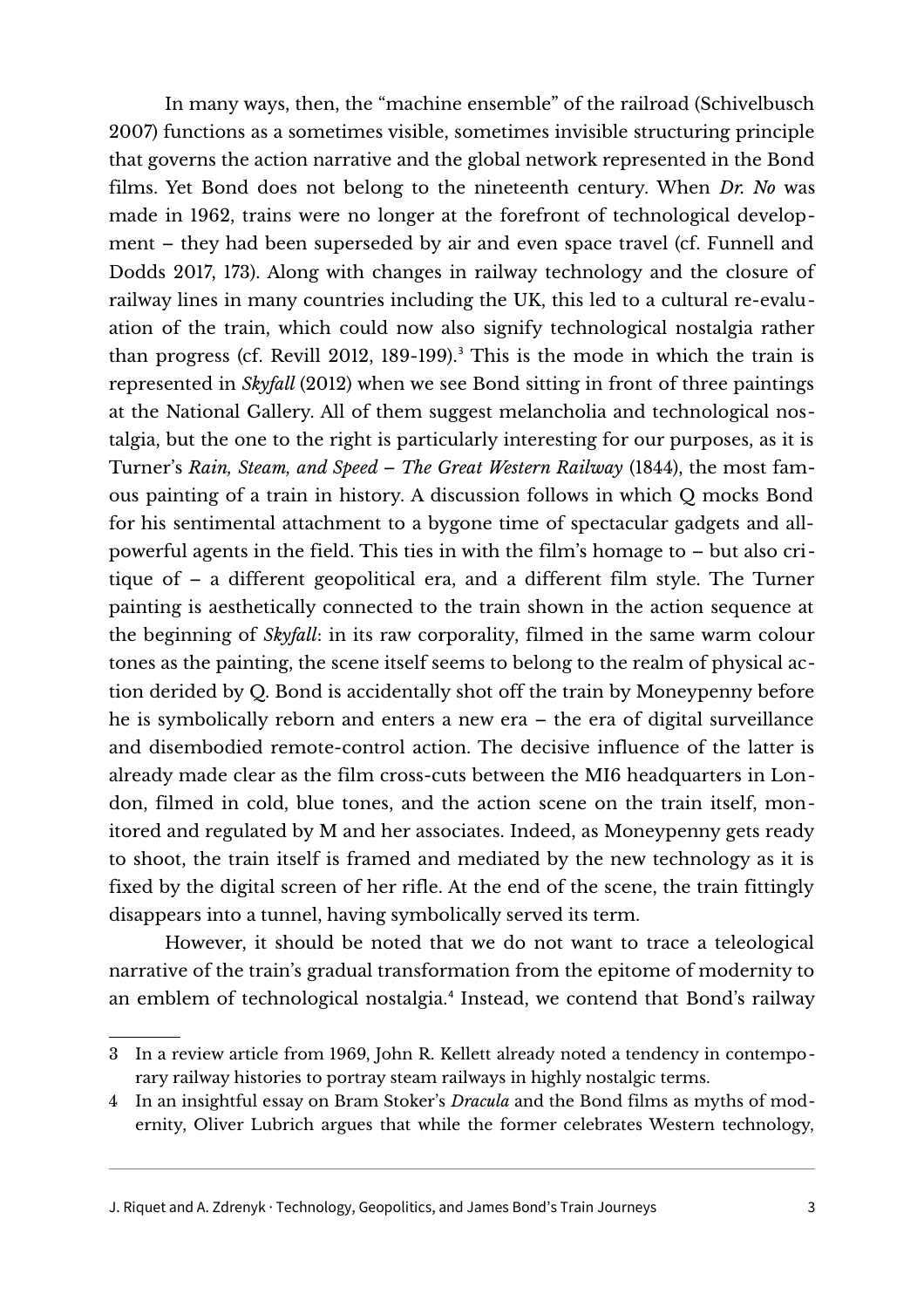journeys signify neither progress nor nostalgia unambiguously. Rather, from *From Russia with Love* (1963) to *Spectre* (2015), the series has mobilised the train as an ambivalent spatial figure caught in a tension between these two modes. We are interested in what the train is made to signify, and the ways in which the series draws on a range of newer and older associations that go back to the nineteenth century but continue to have strong figurative power. In this sense, Bond's trains dramatise technological modernity and its ambivalences. One of the essential interrelations that the series thinks about by means of the train is that between the body and the machine, or what Seltzer calls "the workings of the body-machine complex" (1992, 20). But the train is also linked to the cinematic machine itself: it resonates with the mobility of the images, the dynamics of storytelling, and the rhythm of editing. Historically, railways embodied the com-fort, ease, and speed of modern life (Schivelbusch, 8-1[5](#page-3-0)).<sup>5</sup> Yet as Ralph Harrington argues, the railway journey in the nineteenth century was also "a shared cultural location through which the ill-defined but potent anxieties associated with the advent of mechanized mass transportation were focussed, collected and transmitted" (2000, 230). Our central claim is that Bond's railway journeys are similarly ambivalent and thereby negotiate the technological and geopolitical anxieties of their day.

# **POETICS OF THE RAILROAD**

We would like to begin by addressing this ambivalence through an analysis of the poetics of the railroad. Nineteenth-century literature discovered the poetic and narrative potential of the train. Poets like William Barnes, Robert Louis Steven-son, and Thomas Hardy<sup>[6](#page-3-1)</sup> combined the rhythm of the railroad with the rhythm

the latter manifests technological scepticism in the first decades, only to gradually resemble *Dracula*'s celebration of technological modernity in the later films. Aside from the fact that this argument (dating from 2003) would need to be reconsidered in light of the technological anxiety evident in the most recent Bond films, our own argument is less teleological and posits that the series' relationship to technological modernity is more ambivalent and multifaceted than Lubrich would have it.

<span id="page-3-0"></span><sup>5</sup> The supposed smoothness of rail transport was one of the central arguments used by its advocators. Thus, a commentator in 1825 wrote that "the locomotive engine rolls regularly and progressively along the smooth tracks of the way, wholly unimpeded by the speed of its own motions" (Adamson, qtd. in Schivelbusch 9).

<span id="page-3-1"></span><sup>6</sup> Barnes's "The Railroad," Stevenson's "From a Railway Carriage," and Hardy's "On the Departure Platform" are among the most remarkable poems that use the form of poetry itself to think about the rhythms of the railroad. Modernist poems like William Carlos Williams's "Overture to a Dance of Locomotives" further seized on the meta-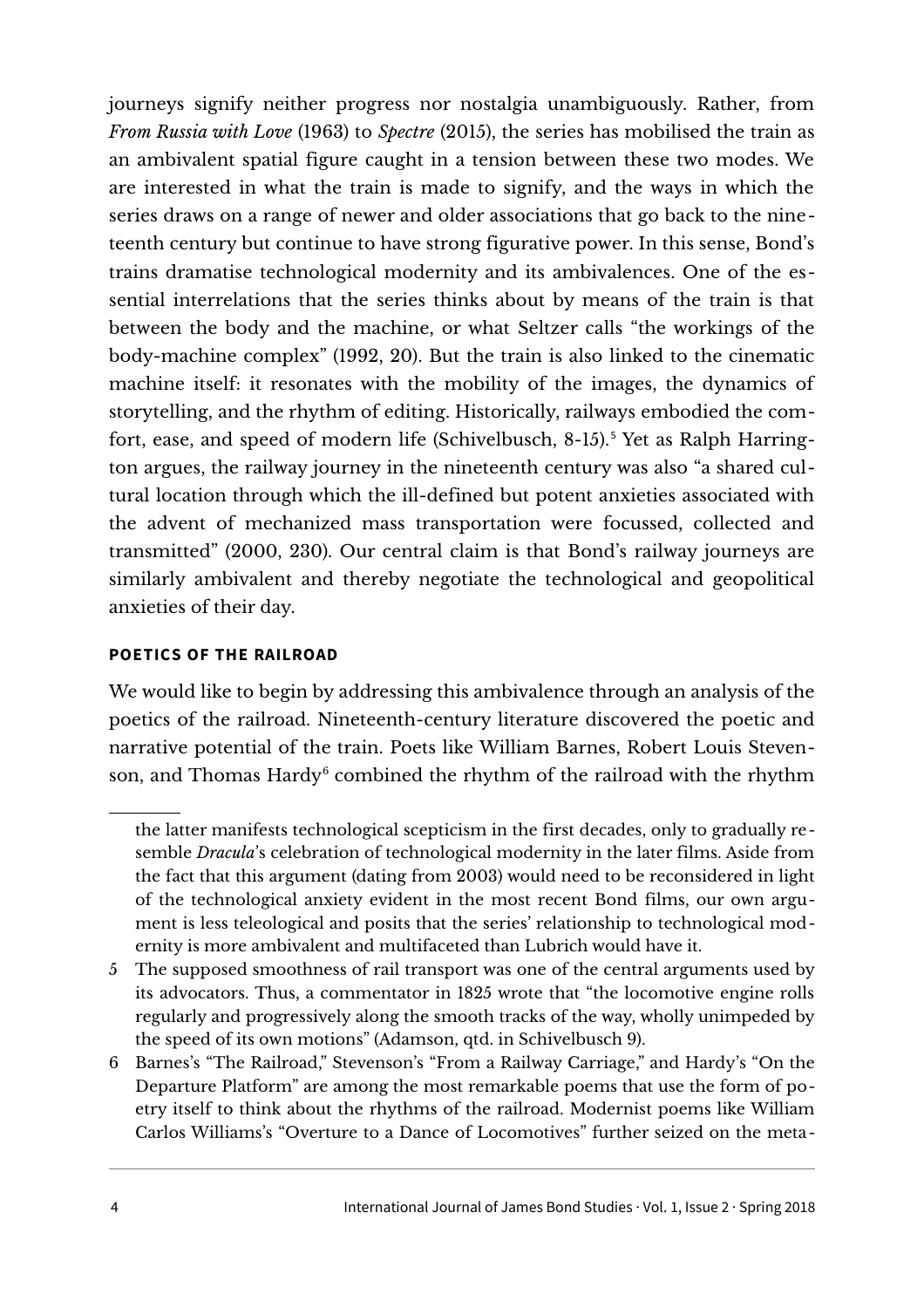of poetry,<sup>[7](#page-4-0)</sup> and writers of fiction,<sup>[8](#page-4-1)</sup> especially crime fiction, used the linear (but often interrupted) movement of the train and the train's spatial configuration to develop specific narrative patterns and rhythms.<sup>[9](#page-4-2)</sup> But as Lynne Kirby has shown (1997), it was the cinema that fully embraced the railroad because it saw in the train an analogue for its own apparatus. Both modern machines operated by the turning of wheels or reels and were tied to a new mode of perception – fleeting images observed by immobile spectators or passengers.<sup>[10](#page-4-3)</sup> Both transported people to a variety of locations, in short: both were machines of movement.

A narratological analysis reveals that Bond's trains can both epitomise the imperatives governing the action narrative by driving and accelerating the narrative pace and the opposite; namely, mark moments of respite or a pause from the narrative. In the opening sequence of *Skyfall*, the train does the former. The sequence consists of a number of consecutive chase scenes set in Istanbul, where Bond and Moneypenny are trying to retrieve a stolen hard drive. Through crosscutting, the chase in Istanbul is juxtaposed with the MI6 headquarters in London, where M and her team monitor the activity of their agents in the field by means of digital surveillance, as already pointed out in the introduction. Throughout the sequence, Bond and Moneypenny use different means of transportation to chase down the antagonist. Initially, they follow him in a car but after a crash, Bond and his rival continue the chase on motorcycles, which leads

poetic potential of the railway to think about the rhythms of modern life.

<span id="page-4-0"></span><sup>7</sup> For a discussion of trains in poetry, see Peter Wenzel and Sven Strasen's edited collection *Discourses of Mobility/Mobility of Discourse: The Conceptualization of Trains, Cars and Planes in 19th- and 20th-Century Poetry* (2010). Remo Ceserani's *Treni di carta: L'immaginario in ferrovia: l'irruzione del treno nella letteratura moderna* offers a more thematic account of the ambivalent reception of the train in European literatures, and includes a significant number of railway poems.

<span id="page-4-1"></span><sup>8</sup> The best-known early writer of fiction to engage with the railroad was Charles Dickens, especially in *Dombey and Son* (1848), "The Signalman" (1866), and other stories and sketches originally published in *All the Year Round* and *Household Words*.

<span id="page-4-2"></span><sup>9</sup> For a psychoanalytic discussion of the import of the train in crime fiction, see Laura Marcus's "Oedipus Express: Trains, Trauma and Detective Fiction." A survey of railway crime fiction is offered by Ian Carter (2001, 167-239; cf. also Carter 2002). Michael Cook discusses detective fiction revolving around the locked train compartment as a special variant of the locked room mystery (2011, 21-42).

<span id="page-4-3"></span><sup>10</sup> In 1878, Friedrich Nietzsche used the train journey as a trope to describe the experi ence of modern life: "With the tremendous acceleration of life mind and eye have become accustomed to seeing and judging partially or inaccurately, and everyone is like the traveller who gets to know a land and its people from a railway carriage" (1996, 132).

J. Riquet and A. Zdrenyk · Technology, Geopolitics, and James Bond's Train Journeys 5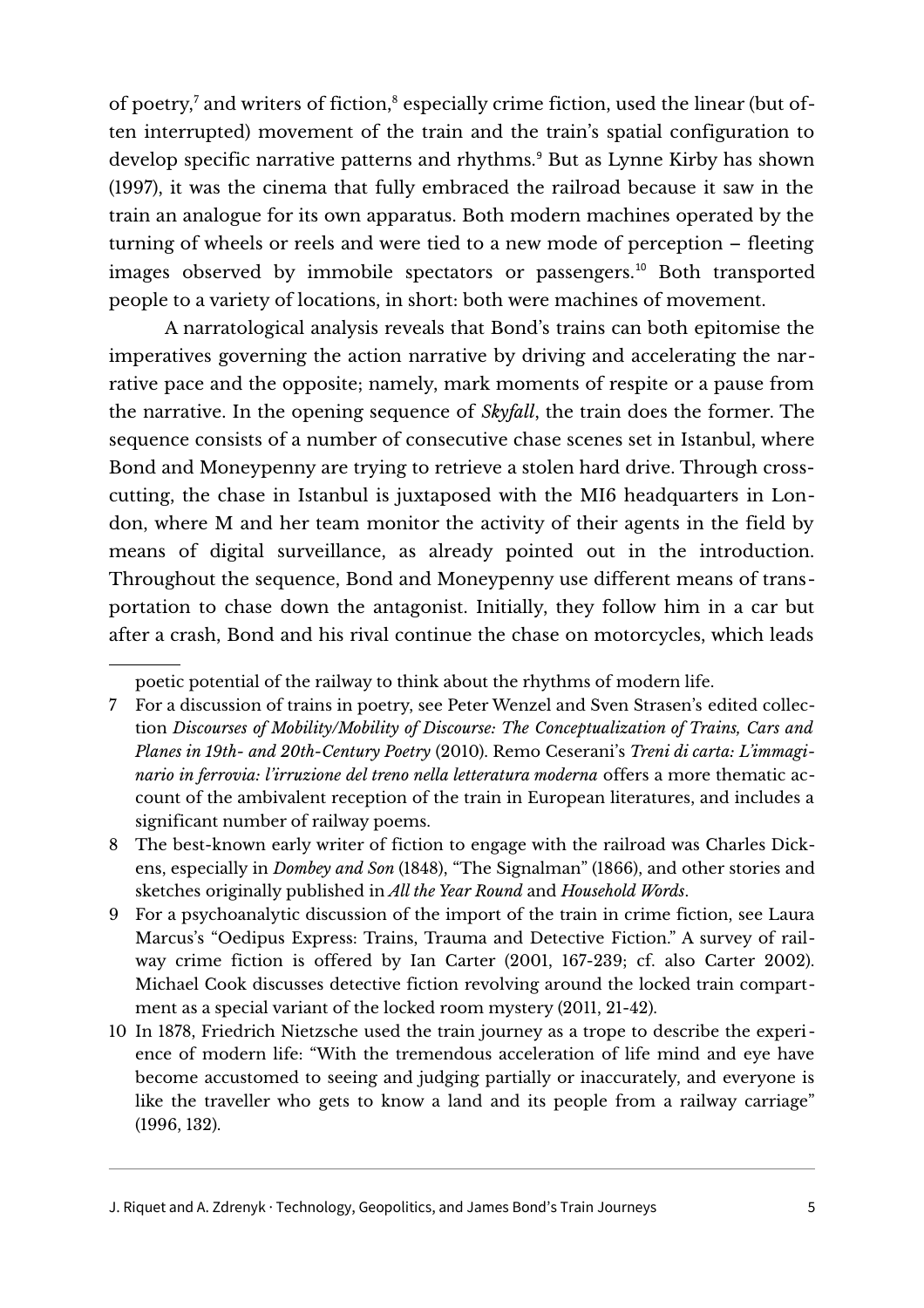them over the roofs and finally through the indoor area of the Grand Bazaar. On the roofs, Bond and his rival have to carefully trace straight lines which are given by the architecture and take on the same function as rail tracks, determining the course of the chase. Accordingly, even before the actual train appears, the film already anticipates its logic.

The introduction of the train itself forces the action narrative to take an abrupt turn. While the motorcycle chase comes to a sudden end on a bridge due to a traffic jam, the only way the chase can continue is via a jump from the bridge onto the train which, at that very moment, emerges from underneath it. The appearance of the train, thus, not only continues the action narrative but also abruptly alters its mode. In order to get on the train to follow his antagonist, Bond rides his motorcycle over the edge of the bridge. As he successfully lands on the roof of the train, the motorcycle falls onto disused rail tracks on the other side of a fence. The shot signals that the train now fills the position previously occupied by the motorcycle, advancing the action narrative. Significantly, part of the Bond theme is played in the very moment in which Bond lands on the roof of the train. This signals that now the action narrative is at its peak and that the hero's actions are tied to and determined by the movement and dynamics of the train. While the chase continues on the roof of the train, Moneypenny follows it by car on a road parallel to the railway line. However, from the moment Bond lands on the train, MI6 loses him on their monitors. This change is crucial since it reinforces the opposition between the raw physical action space of the train and the space of disembodied digital surveillance. According to the agents in London, Bond is now "going out of range" and M herself states: "We've lost tracking, we're blind here, what's going on?" Of course, the use of the phrase "we've lost tracking" is ironic here since the train, which structures the space opposed to the digital network, is very much on track.

The fight on the roof of the train, then, embraced by the energetic dynamics of high speed, is a scene of extreme narrative risk; any moment could substantially change the course of the narrative. While the chase continues, MI6 is dependent on Moneypenny's report from the car. However, the route of the train does not allow for constant and clear surveillance since there are several tunnels to which Moneypenny's jeep has no access. These tunnels constitute a space of concentrated action, and the fight is quite different inside them: it contains a high level of intimacy and the groans of Bond and his antagonist, as well as the sounds of the fight itself, are heard for the first time since they got onto the train. The intimacy of the fight thus accentuates the raw physical nature of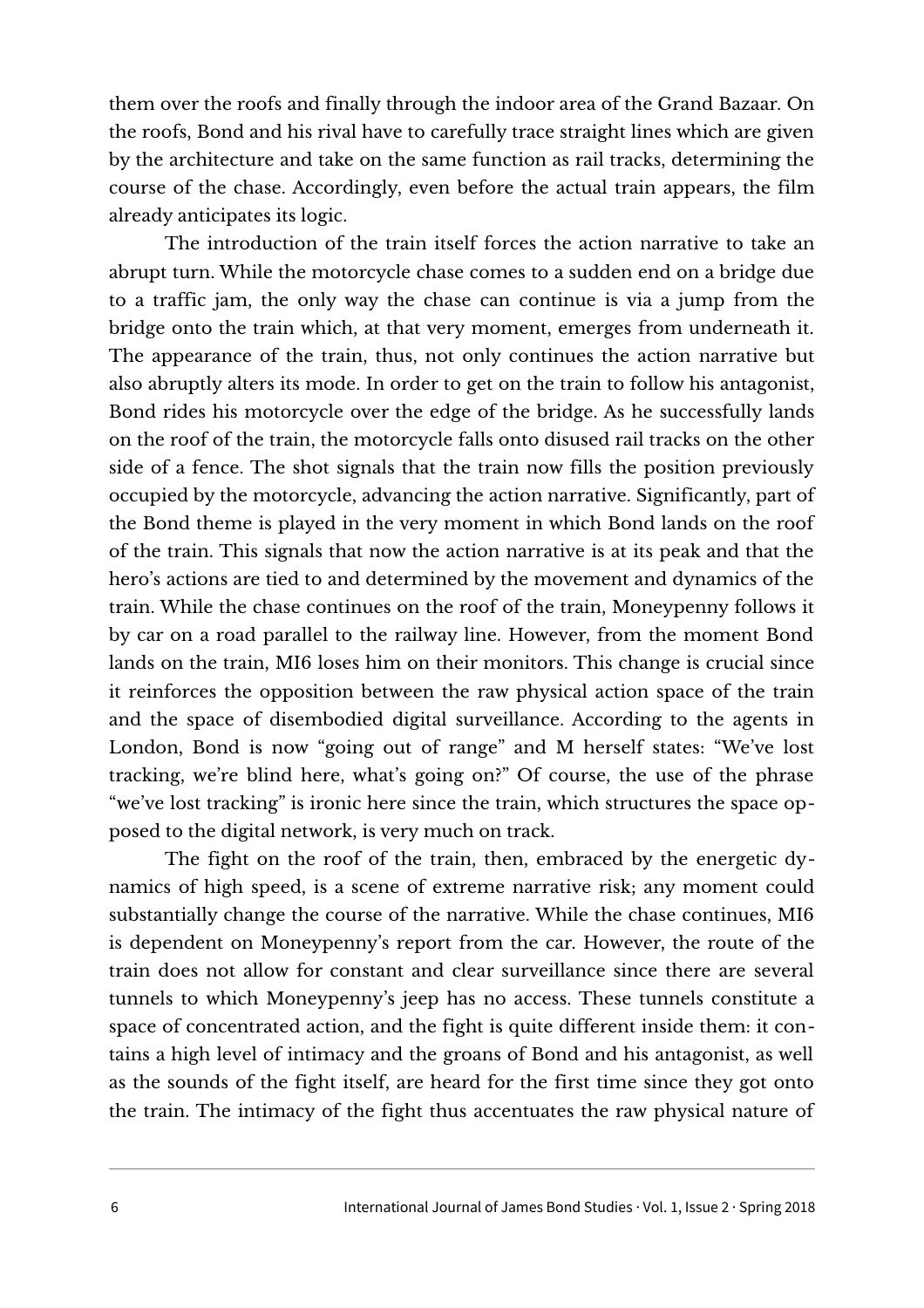the train's space. Towards the end of the sequence, the train emerges from the tunnel and crosses a bridge with yet another tunnel ahead. As Moneypenny is getting further and further away from the train tracks, she reports to M: "Looks like there isn't much more road, I don't think I can go any further." This is a crucial moment since the train will be able to continue on its route while the car and Moneypenny, tied to the surveillance space in London, have to end their chase. While digital tracking ultimately wins out over physical railway tracks as Bond is shot off the train, the railroad here epitomises the narrative dynamics of the classic action narrative.

The train scene in *Casino Royale* (2006) serves an entirely different function: its temporality is that of rest and leisure. While the scene is not without narrative importance as it sets off Bond's transformation from spy to lover, it actually *endangers* the action narrative as it suggests a romantic alternative for Bond. This is connected to the transformation of Bond as a cinematic figure. Up until this point in the film series, the character of James Bond had been one without a past, a figure whose private life and background remain largely unknown to the viewers. During his conversation with Vesper in the dining car of the train, however, they start questioning each other about their childhood and personalities. This triggers the creation of a second Bond as we did not know him before. This idea of a different Bond who is a human being rather than an immortal action hero and spy is aesthetically expressed by the window in the background in which Bond and Vesper are reflected; the window, whose dimensions replicate those of the cinematic frame itself, functions as a screen for the projection of alternate identities. The creation of this second identity is facilitated by the train journey as the action narrative is temporarily suspended.

Train scenes that are somehow outside of the main narrative time of the film recur in the Bond series: this is explicit at the end of *Live and Let Die* (1973), when Bond and Solitaire are about to board the train which will take them back to New Orleans. At the train station, Bond's colleague from the CIA, Felix Leiter, accompanies the two to their carriage and asks: "I still don't see why you want to travel this way. I mean, what the hell can the two of you do on the train for sixteen hours?" Bond and Solitaire then look at one another, whereupon Bond stares at Leiter for a few seconds, pats Solitaire's arm, and says: "Say goodbye to Felix, darling." Thus, at a point when the action narrative seems to be concluded, the train becomes associated with non-action, boredom, and – implicitly – sex. This aligns the train with the endings in which Bond has sex on a boat – scenes sometimes quite literally disconnected from the main narrative, as in *Dr. No*,

J. Riquet and A. Zdrenyk · Technology, Geopolitics, and James Bond's Train Journeys 7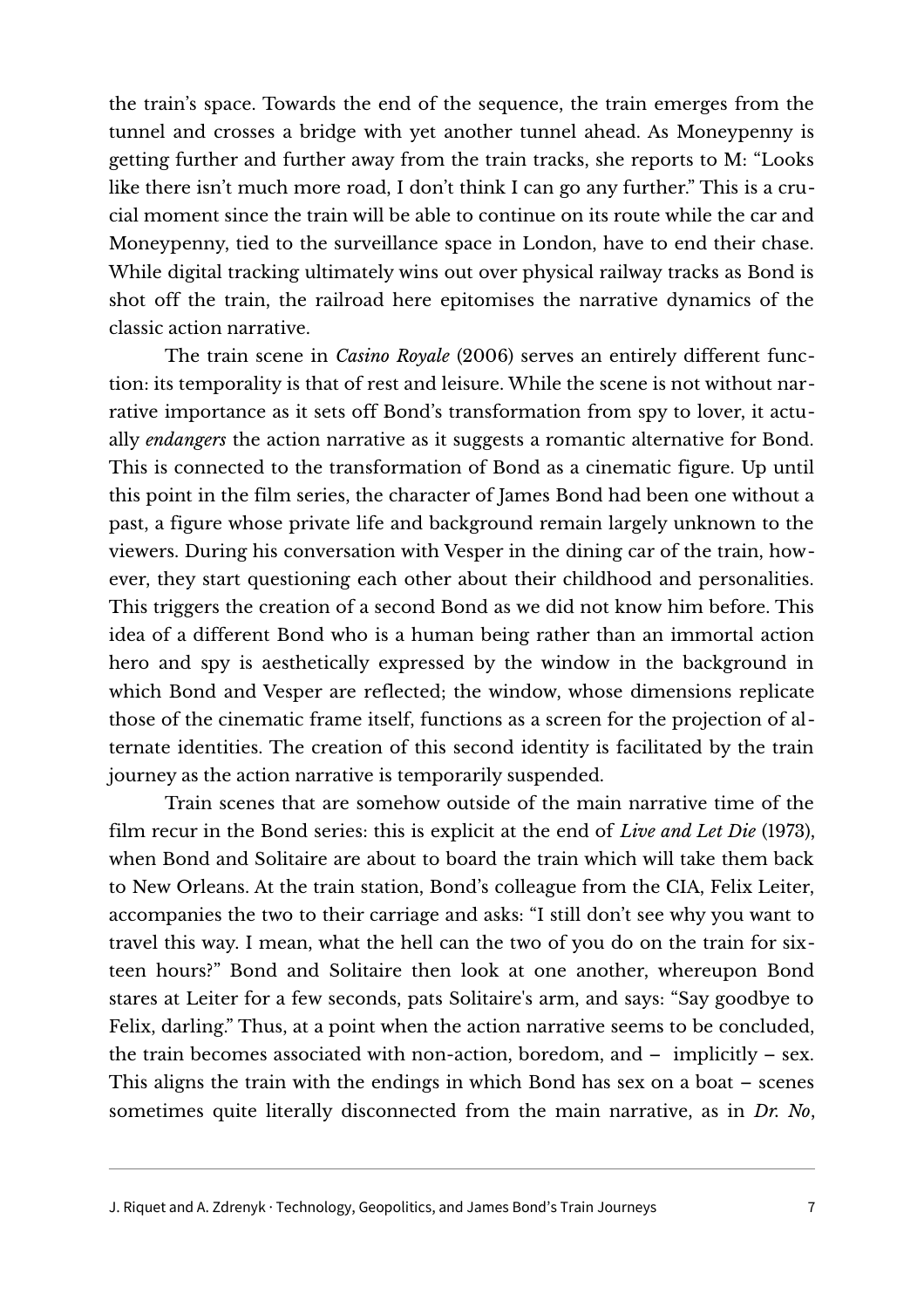when Bond lets go of the rope linking his small boat to the larger boat which is supposed to tow him and Honey Rider back to the Jamaican mainland.

These contrasting narrative modes have a counterpart in cinematography, with Bond's train rides being linked to two aesthetically distinct principles. One revolves around maximum commotion, speed, visual confusion, and loud sounds – generally, hypermobility and a violent assault to the senses. The other principle revolves around stillness, slowness, softness, and smoothness. Often – but not always – this opposition takes the form of a visual and aural contrast between inside and outside. The outside shots frequently accentuate the train's violent machinery, the steam, and the forceful penetration of the landscape (for example, in *From Russia with Love* and *The Spy Who Loved Me* [1977]). The inside of the train is often a calm space; warm colours dominate and the sound of the train is reduced to a minimum. As Bond and Solitaire start playing cards at the beginning of their train journey in *Live and Let Die*, for instance, we initially get almost no sense of movement: the train is barely audible, and we see a static shot of Bond and Solitaire in their cabin. Only gradually does the odd camera tilt upwards and track backwards to reveal the moving landscape. In other words, movement is banished from the interior of the train. But even the movement of landscape is softened by the lighting and the focus, which makes the background look unreal; as the window replicates the film screen, cinema itself seems tamed. The aesthetics in *Casino Royale* are similar, but here even the initial exterior view of the train is filmed in a very gentle way, with a panoramic shot recorded by a slowly moving and turning camera, showing the train softly gliding along the landscape on a curving railway line, accompanied by extradiegetic music. Here, the entire train seems to be part of the landscape.

The two narrative and poetic modes we have identified do not, however, neatly map onto each other. Thus, while the external shots of the train figuratively link it to the violence of the action narrative, in a literal sense these shots actually serve no narrative function at all. Rather, they celebrate movement *per* se, constituting what Kristin Thompson would call cinematic excess (1977).<sup>[11](#page-7-0)</sup> In addition to this, the contrast between inside calm and outside violence collapses repeatedly as the action narrative re-erupts in the midst of the train journey. Typically, the longer a journey lasts, the more frequently the film cuts to external shots of the train. This tension repeatedly culminates in the breaking down of the boundary between inside and outside. The prototype is *From Russia With Love.* Here, the opposition between inside and outside shots collapses at the pre-

<span id="page-7-0"></span>11 We would like to thank Robert Burgoyne for drawing our attention to this.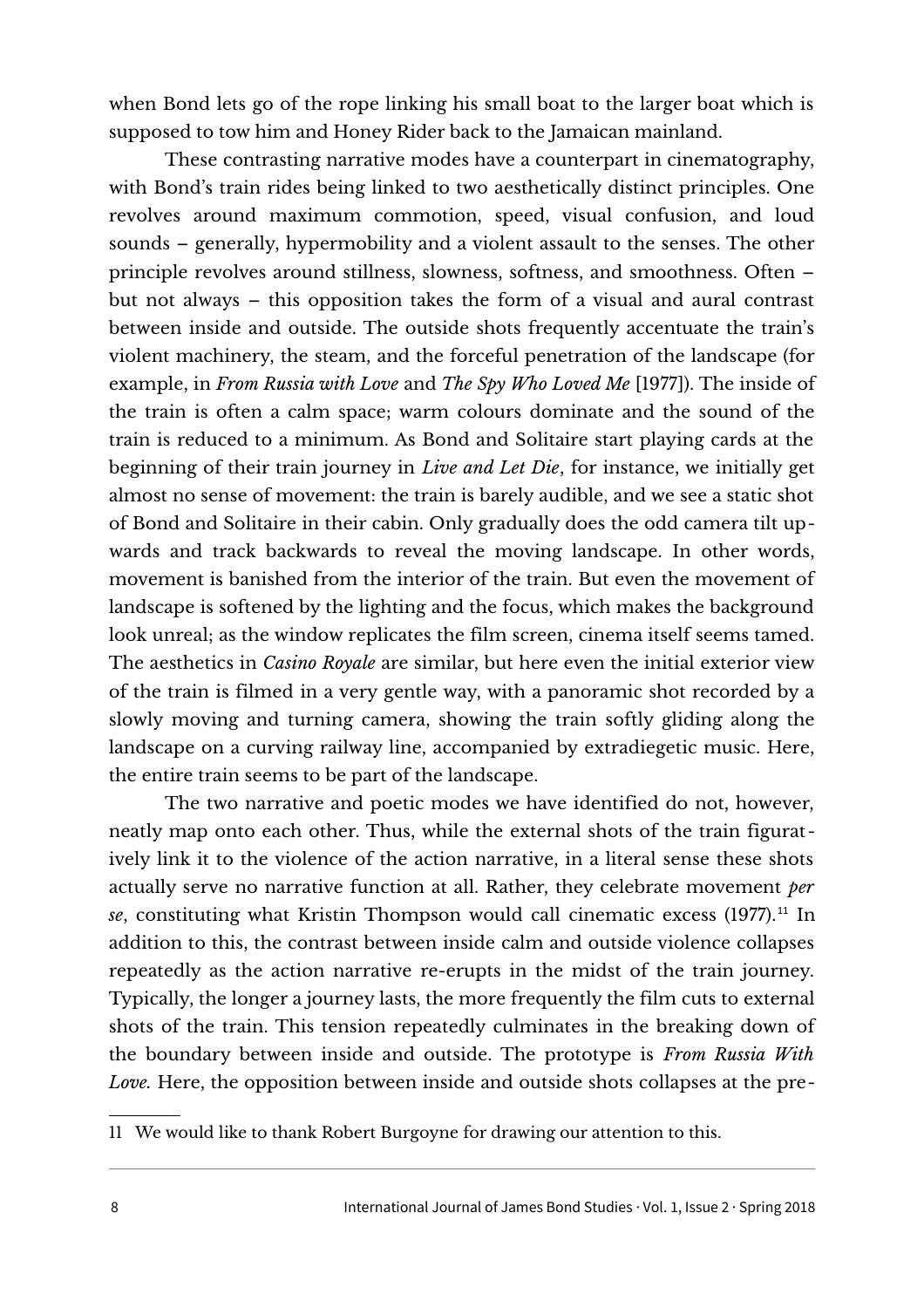cise moment when the façade of Bond's apparent fellow agent breaks down and we learn that he really belongs to the underground organisation SPECTRE. In the fight that follows between Bond and his antagonist, Red Grant, the boundary between inside and outside literally breaks down as the window is shattered, but also figuratively, as the aesthetic elements previously characterising the outside shots are brought into the train, like the darkness of the night (echoed in the suddenly dark compartment), visual confusion, and hypermobility (the camera itself is unleashed). Similarly, the smoke emerging from Bond's gadget-laden suitcase repeats the smoke of the train's steam engine. Wind and the sensation of speed create disorientation for both the spectator and the characters, and there is a drastic increase in sound. The machinery of the train, as it were, is pulled into the compartment and figuratively represents what goes on inside it.

At the same time, the action narrative itself becomes a symptom of the anxieties of technological modernity. Nicholas Daly has argued that industrial modernity is "predicated on the intellectual separation of people and machines," but precisely for this reason "obsessively replays the meeting of the two" (2004, 2). Starting his discussion with nineteenth-century representations of trains, Daly argues that this obsession has reverberations to the present day. In the Bond series, the train is repeatedly the locus where the separation of people and machines is first questioned and then re-established. This is especially clear in the aforementioned scene in *Live and Let Die*, when the apparent containment of the threat reveals itself as an illusion and the henchman Tee Hee re-emerges on the train. Interestingly, Tee Hee is himself part machine; his right arm is a metal claw. Tampering with the electricity on the train to cut the power to Bond's cabin, he belongs to the realm of the machine. In the ensuing fight, both the train and the attacker are stripped of their soft covers and reveal their mechanical cores (Tee Hee's clothing is ripped from him to reveal his metallic arm, just as the damage done to the interior of the cabin reveals the mechanical core of the train). But the threat is also present from the beginning of the scene: first, in the visual disruption of the seemingly peaceful train by a wagon that carries some sacks; later, a cut disrupts the quiet scene in Bond's compartment and shows us the cargo area – the sound is suddenly louder, and the setting industrial. This is followed by a literal cut as Tee Hee cuts open the sack in which he has hidden himself; the association between the two cuts draws attention to cinema's own machinery, which becomes linked to both the metal arm and the train itself. Bond's fight with Tee Hee is thus also a fight with the machine, and this unexpected eruption after the narrative seems concluded suggests that the

J. Riquet and A. Zdrenyk · Technology, Geopolitics, and James Bond's Train Journeys 9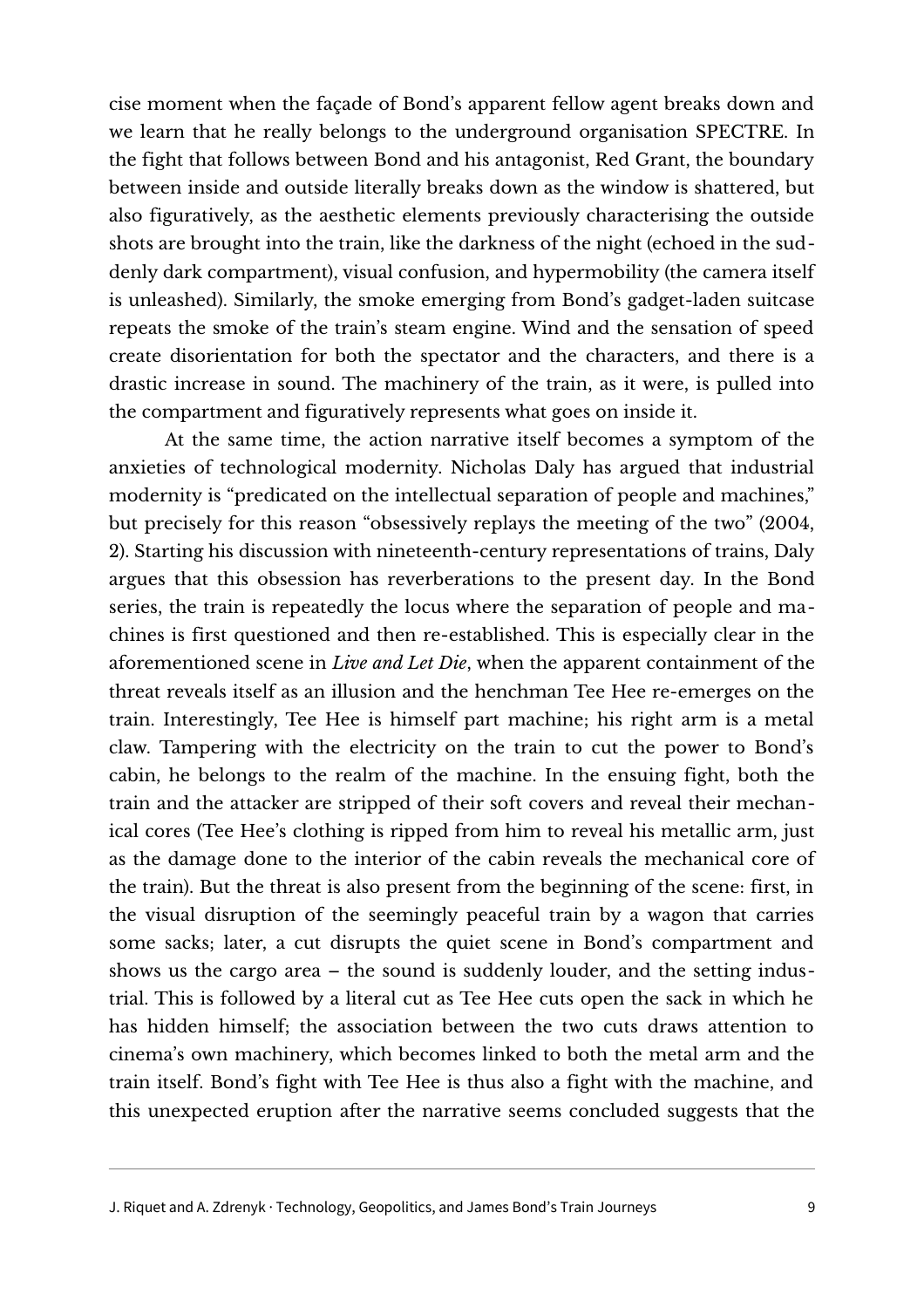action narrative also stands in for the management of technological anxiety, a management in which the cinematic machine participates. At the end of *From Russia with Love*, Bond rejects scheduled time ("we won't always be working on the company's time, will we") just before he throws the reel of film on which Bond and Tatiana Romanova had secretly been filmed while having sex into the water. The reel, reminiscent of a train's wheel, is relinquished along with the scheduled time epitomised by the train.

#### **SPATIO-TEMPORAL ORDERS AND DISORDERS**

As Wolfgang Schivelbusch has shown, the introduction of the railroad in the nineteenth century altered the experience of space and time: the new space-time order was thought of as "abstract and disorientating" and the train was no longer part of the landscape "but seemed to strike its way through it" (37). This abstract spatio-temporal order manifests itself in the railway network and its related schedule. The railway does not move along winding roads embedded in the landscape, but epitomises a mechanical order that follows straight lines and connects points in as little time as possible, for "[t]he railroad knows only points of departure and destination" (Schivelbusch 1986, 38). Tim Ingold argues that Western modernity imposes a geometrical and linear construction of space and time on the landscape: "The traveler who departs from one location and arrives at another is, in between, nowhere at all" (2007, 84). Time and space are reduced, and the landscape that flies by is turned into a spectacle (Schivelbusch 1986, 38); the coordination of train schedules led to the regulation and standardisation of time, first nationwide and later worldwide. Mobility, then, has an ambivalent status in modernity. For Cresswell, modernity is marked by a "tension between a spatialized ordering principle seen by many to be central to modernity, and a sense of fluidity and mobility emphasized by others" (2006, 16). In other words, the very mobility that produced modernity's abstract order has an excess which threatens to haunt and undo this order.

We argue that the trains in the Bond series dramatise this tension, and we will show how this plays out in two films. The train journey in *From Russia with Love* is linked to a rigorous spatio-temporal order. Even before Bond and Tatiana attempt to escape to England by taking the Orient Express in Istanbul, the logic of the schedule dictates the narrative, culminating in their running to the station, just in time for the departing train. Within the first moments on board, we see a train schedule hanging next to Bond's compartment as well as a map of Europe inside the cabin. Both the schedule and the map appear repeatedly throughout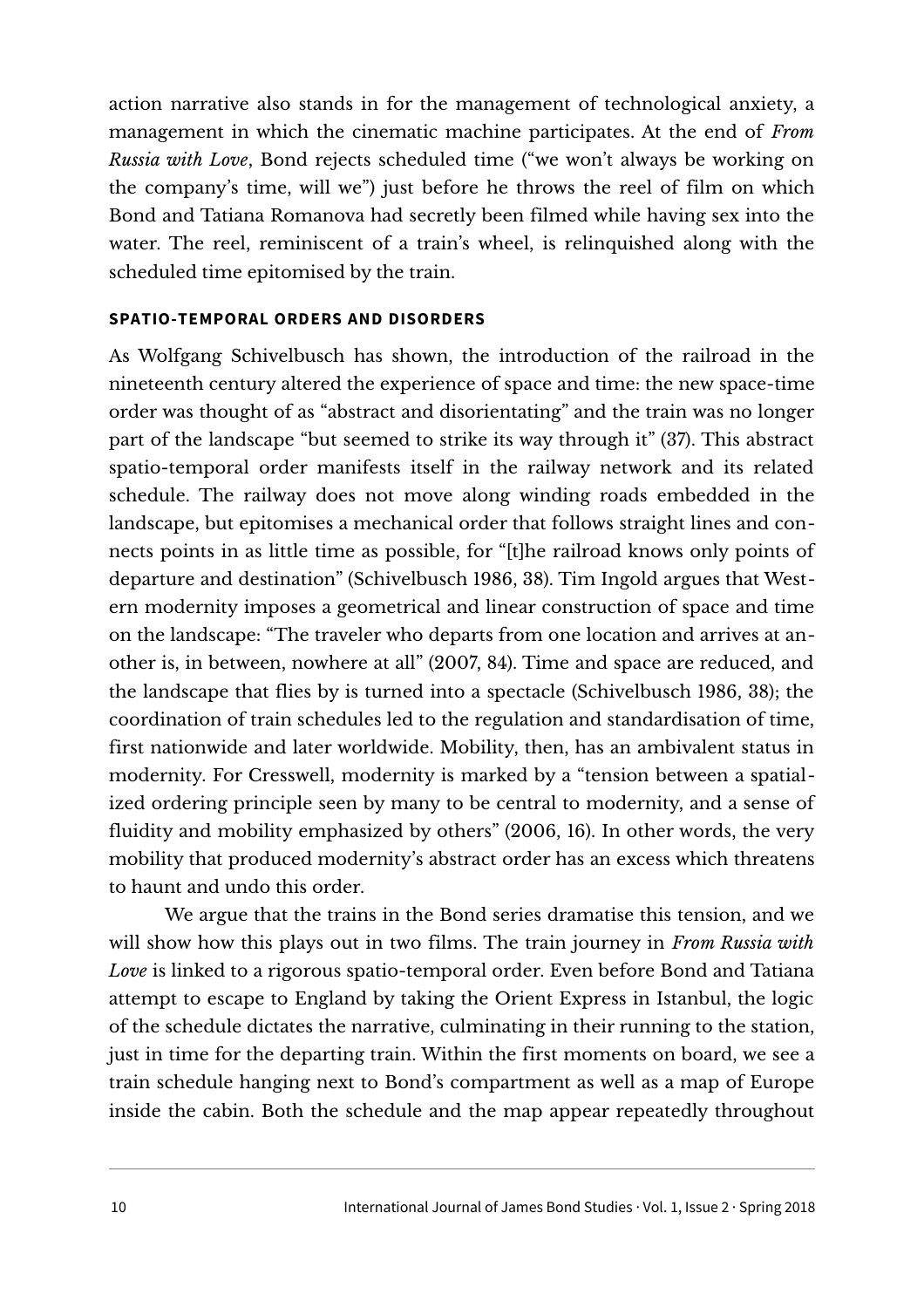the train sequence; they foreground the temporal and spatial imperatives that govern the narrative. Cinematically, this manifests itself in a montage sequence where we see a map of the region superimposed on the wheels of the train and various views of the train as it speeds from Belgrade to Zagreb; the disappearance of the map coincides with the train's arrival in Zagreb. The journey is reduced to a few seconds, and to a connection between points; the mobility of the train is here literally absorbed into a stable cartographic order. On the level of narrative and cinematography, mastery of the action is tied to mastery of the train and its space-time.

However, the multiplicity of schedules given in the film both represent and question this establishment. The train has its own schedule, but Bond aims to subvert the official schedule by arranging for an unscheduled stop in order that he and Tatiana might cross the border. Bond's schedule, in turn, is absorbed by yet another, invisible schedule governed by SPECTRE, which causes Bond's schedule to fail; this new schedule also aims to disrupt the official schedule by interrupting the railway line so as to give time to Red Grant to escape from the train after he has killed Bond. When Grant, who is masquerading as a British agent, Captain Nash, explains his plan to Bond, he gets out a map and says "explain it better on a map" just before knocking Bond out; here, the map quite literally becomes a tool of power. Yet the plurality of schedules also creates confusion and challenges the idea of a single master schedule. The initially uninteresting and almost non-existent in-between spaces along the train's route generate new points of departure or destination for the characters. And it is no longer the arrival of the train at set destinations which structures the journey, but the pickup time organised by either Bond or SPECTRE somewhere along the line. In the end, Bond regains control; he successfully manages cartographic space and scheduled time – and the (geopolitical) order he stands for prevails. Yet the viewer is left with the sense that this spatio-temporal order is not stable. Initially, the train's mobility is geopolitically unaligned; in the excess of its movements, and through the various ways in which opposing characters attempt to manipulate the train's schedule at various points, it creates the possibility of subverting the order it represents.

The possibility of subverting the train's order finds its counterpart in the multiple identities adopted by characters on board the train. Tatiana, the Russian undercover agent, becomes the English wife of Bond, who becomes David Somerset; and the SPECTRE agent Red Grant assumes the identity of Captain Nash. As Bond is hoodwinked by Grant's cover of Britishness, national identity

J. Riquet and A. Zdrenyk · Technology, Geopolitics, and James Bond's Train Journeys 11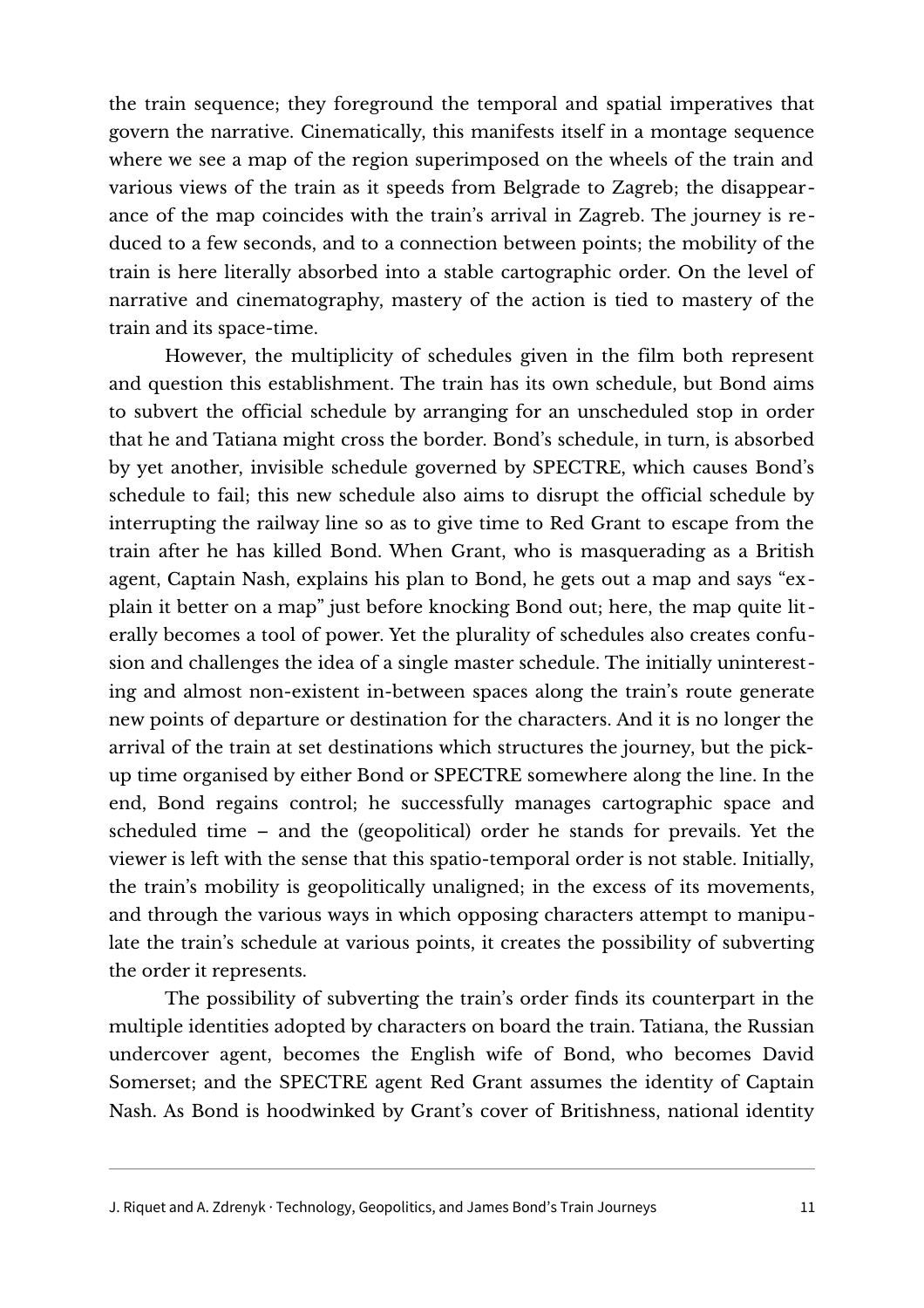itself is destabilised. This destabilisation is linked to the mobility of the train and its capacity for not just literal but also figurative dislocation. When the mechanical violence of the machine breaks into the compartment during Bond's fight with Grant, the characters' different façades break down along with the illusion of a quiet and protected inside space. The aesthetic confusion that now also marks the train's interior is representative of the disorder which threatens to undo the spatio-temporal order of the train, and the identities and power positions linked to it.

A very different representation of the train is given in *On Her Majesty's Secret Service* (1969). Here, the train appears as a mere part of the scenery; it neither governs the narrative nor the cinematic machine. It seems to be only a means of bringing tourists to a holiday destination in the Swiss Alps and is slow enough for the passengers to lean out of the open windows and marvel at the passing landscape. The train's violent machinery is entirely absent here. At the station where the train journey ends, the viewer gets a glimpse of various shops and their windows. In one of them, we see a photograph of a Swiss landscape that has been hung up on the inside of the glass. Mirrored in the same window, the train's reflection appears to pass through the landscape shown in the photograph, which is hard to recognise as such and could be mistaken for a reflection of the real landscape. The shot reinforces the idea of a tourist train; indeed, it almost dissolves into the landscape, which is portrayed as a commodified spectacle. Furthermore, the train station is represented as a terminus; the train does not seem to depart from it, and we see no other trains departing or arriving. Railway activity is reduced to an absolute minimum and the train is deprived of its mechanic power. In what follows, Bond is picked up at the train station by a horse-drawn carriage that evokes an atmosphere that is even more rural, touristy, and leisurely than the mode in which the train was represented before. The carriage and the train thus become linked and the former can be seen as a continuation of the latter; indeed, the tracks it leaves in the snow closely resemble railway tracks. The train, as it were, is embedded into the landscape and becomes a part of it; it becomes disembodied to the extent that only its tracks are left and its place is filled by a slow and outdated means of transportation.

Yet the viewer knows, of course, that the apparently timeless holiday space is a mere façade; that the clinic Bond will visit is not what it seems; and that Bond himself is not the harmless visitor he pretends to be in this scene – and neither is the man we see waiting at the station and holding up a newspaper, who turns out to be spying on Bond. Rather ironically, one of the headlines on the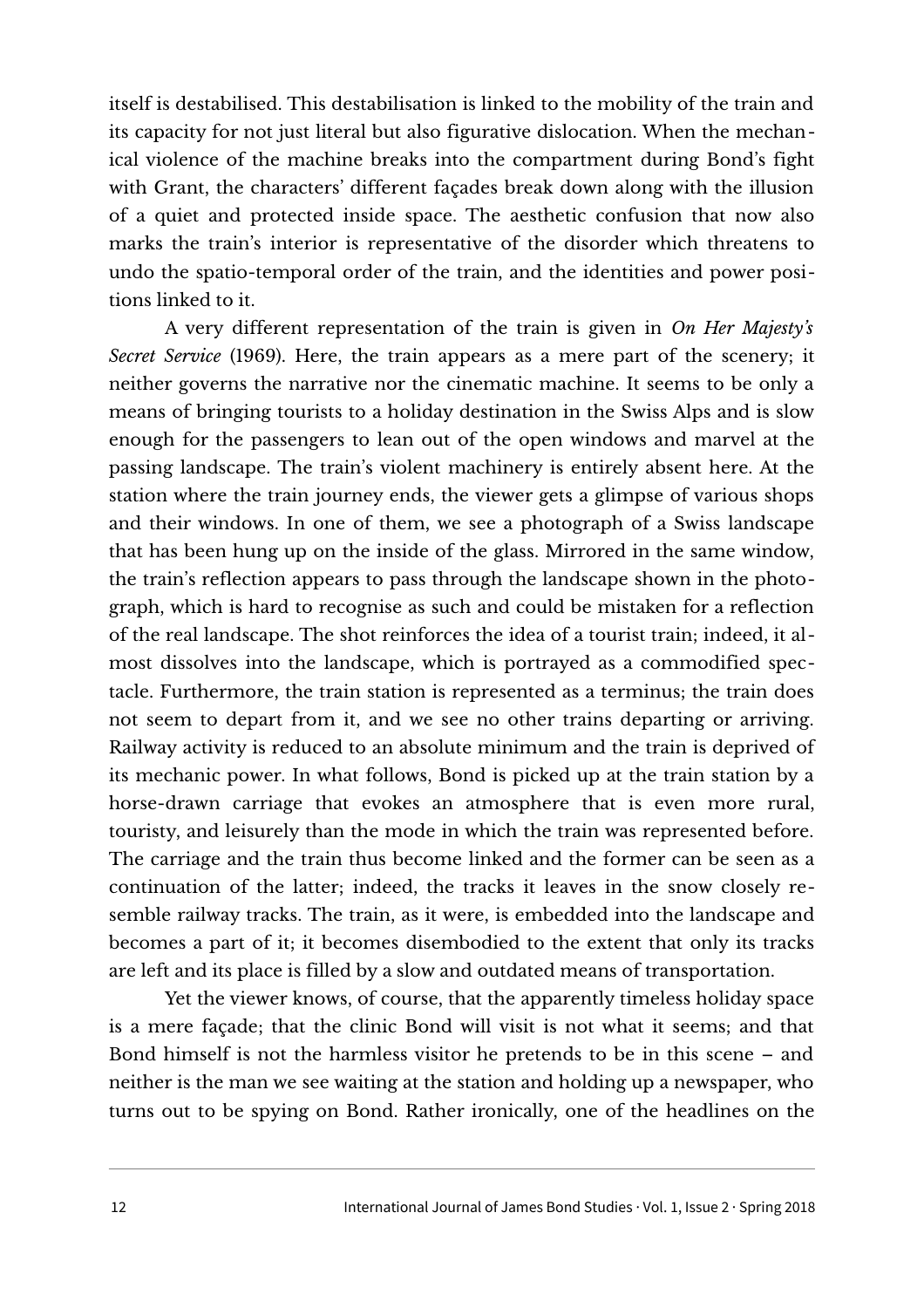front page of his newspaper reads "19 people killed in rush-hour train crash." This links the idea of the train to danger and death, which is in stark contrast to the leisure-bound train we actually see in this sequence. The unnamed spy, then, is linked to a violent disruption of the railroad, and the train we see becomes a touristic façade that hides the potentially destructive effects of technological modernity. The spy narrative manifests this disruption, and the ravished gaze of the passengers as they look out of the train and consume the landscape is undercut by a series of secret glances – by Bond, by the spy, and by Irma Bunt, the woman receiving Bond at the train station, to whose question "Have you had a good journey?" Bond answers, "No, quite intolerable, I'm not a good traveller, I'm afraid." This is, of course, a blatant lie, and Bond's role as a confident world traveller will concern us in the next section.

# **RAILWAY GEOPOLITICS**

As Sue Beeton points out, a distinguishing feature of the Bond series is the production of images from exoticised locations around the world: "Bond movies revel in showcasing exotic locations, many of which are, or have become, major tourist destinations. […] This focus on location filming […] is a trademark of the Bond movies and has had an enormous influence on our image of, and response to, these places, often exoticising previously unknown sites" (2015, 93). This connects the series to a tradition that begins with the Lumière brothers and links travel, tourism, and the cinema. The exoticised places are consumed as a spectacle by filmgoers in the same way that the Swiss landscape is consumed by the tourists in *On Her Majesty's Secret Service*. Yet these locations typically turn out to be charged with geopolitical significance. Advancing the notion of popular geopolitics, Marcus Power and Andrew Crampton argue that "film is important in the study of critical geopolitics because it represents a constitutive element in the production of political geographies and because political spaces, places and landscapes are implicit tools in the production of film" (2007, 5). Klaus Dodds, who has worked extensively on the geopolitics of James Bond,<sup>[12](#page-12-0)</sup> contends that "a study in the popular geopolitics of Bond can be used to reflect on the cultural history of Britain and the post-war loss of empire. […] [P]art of the films' enduring appeal

<span id="page-12-0"></span><sup>12</sup> See especially Dodds (2003, 2005) as well as Funnell and Dodds (2017). Dodds provides the most thorough analysis of the geopolitical work performed by the Bond series; the more descriptive work of Jeremy Black (2001, 2004) is mainly concerned with tracing the intentions of Fleming as well as the makers of the films, and comparing real-life geopolitical events with their representation on the page and on the screen.

J. Riquet and A. Zdrenyk · Technology, Geopolitics, and James Bond's Train Journeys 13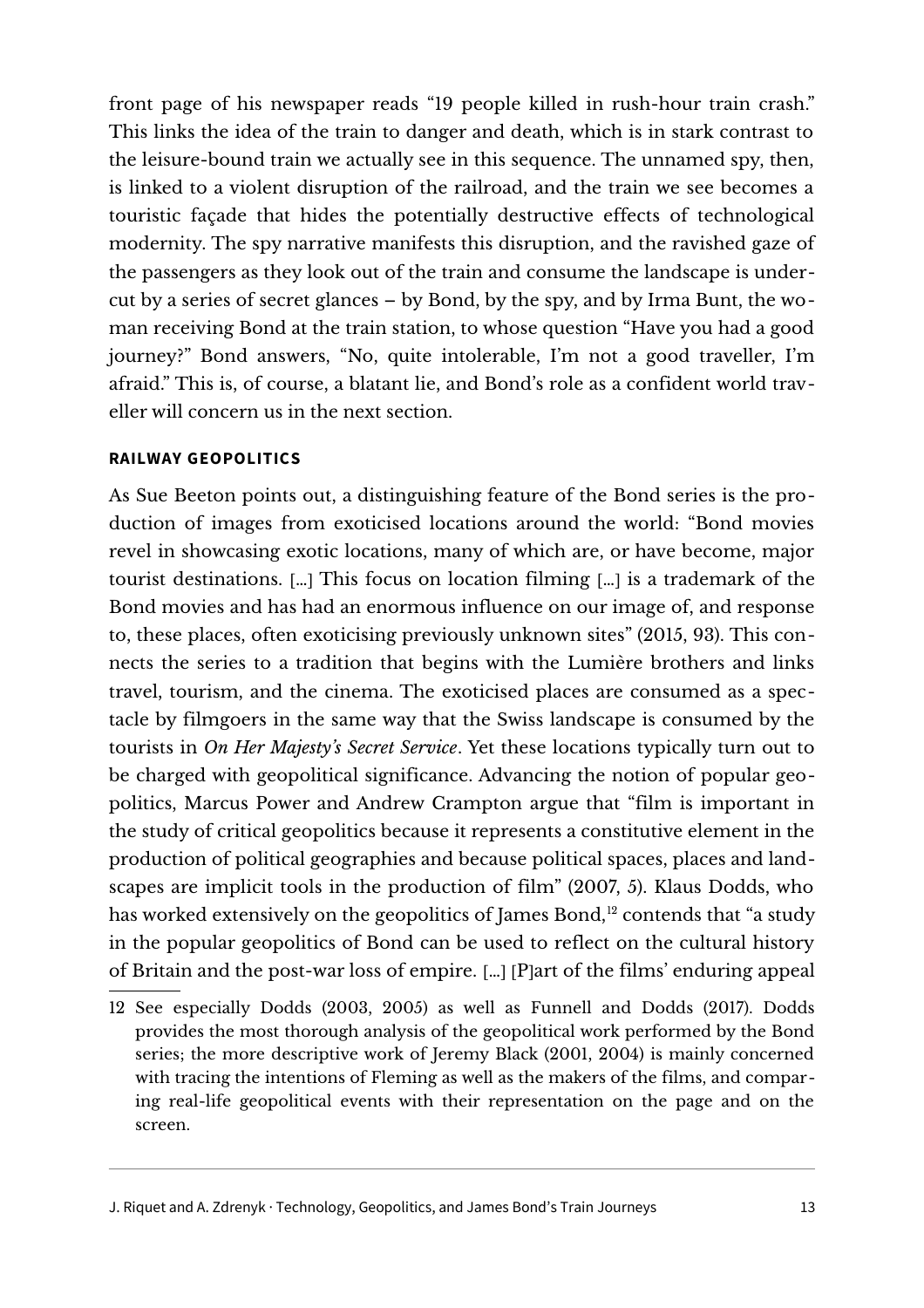lies in the fact that they frequently reflect (however obliquely) on Britain and the prevailing geopolitical conditions during and after the Cold War" (2003, 148). Dodds's argument that the Bond films negotiate global geopolitical anxieties forms an important background for our analysis of the poetics of the train in the films. Yet while Dodds is mainly concerned with the geopolitical constellations which the films respond to and transform, we argue that their poetic and narrative form itself has geopolitical relevance. In *From Russia with Love*, the spatiotemporal order of modernity, cinematically constructed by a complex web of narrative and poetic elements, is finally managed by Britain: Bond ends up controlling the schedule and the map, despite some serious challenges. James Chapman argues that the Bond series constitutes "a nationalist fantasy in which Britain's decline as a world power did not really take place. One of the ideological functions of the Bond narrative is to construct an imaginary world in which the Pax Britannica still operates" (1999, 39). The train is the vehicle of this imaginary in *From Russia with Love*. Britain emerges as the main player in the Cold War, and Bond's final mastery of the train, with London as the repeatedly-invoked final destination, places Britain at the imaginary centre of the political world and as the inheritor of progress and technological modernity (ironically at a time when British Rail was going through a serious crisis and a third of the network was closed).[13](#page-13-0)

In *The Spy Who Loved Me*, the train similarly transports a geopolitical vision – this time, one of British-Russian cooperation in the détente of the 1970s. As the Russian General Gogol dispatches Bond to Sardinia with Russian agent Anya Amasova, he is convinced that their teamwork "will help to make Anglo-Soviet cooperation a reality." While we hear Gogol's voice off screen, we see Bond and Anya turning to look and smile at one another. This is followed by a cut to a view of a train rushing diagonally towards the camera, which establishes the train as the vehicle for this collaboration. What follows is a flirtatious exchange which links railway travel, sex, and political cooperation. As Bond comments on Anya's

<span id="page-13-0"></span><sup>13</sup> While some commentators have argued that the Bond films, unlike the novels, "privileged an assumed Western supremacy that was premised on Anglo-American cooperation" (Street, 187) or that "the Bond cycle[] was from the outset American backed" (Novell-Smith, 10), both in terms of content and production history, others insist on the special role accorded to Britain even in the film series. Thus, Jeffrey Richards notes that "James Bond and CIA agent Felix Leiter function as partners in a special relationship but in a reversal of political reality, with the American as the junior partner" (2001, 136; cf. also Dodds 2003, 136). Chapman adds that the dominant position of Britain is occasionally ironised in films from the seventies onwards (2006, 816).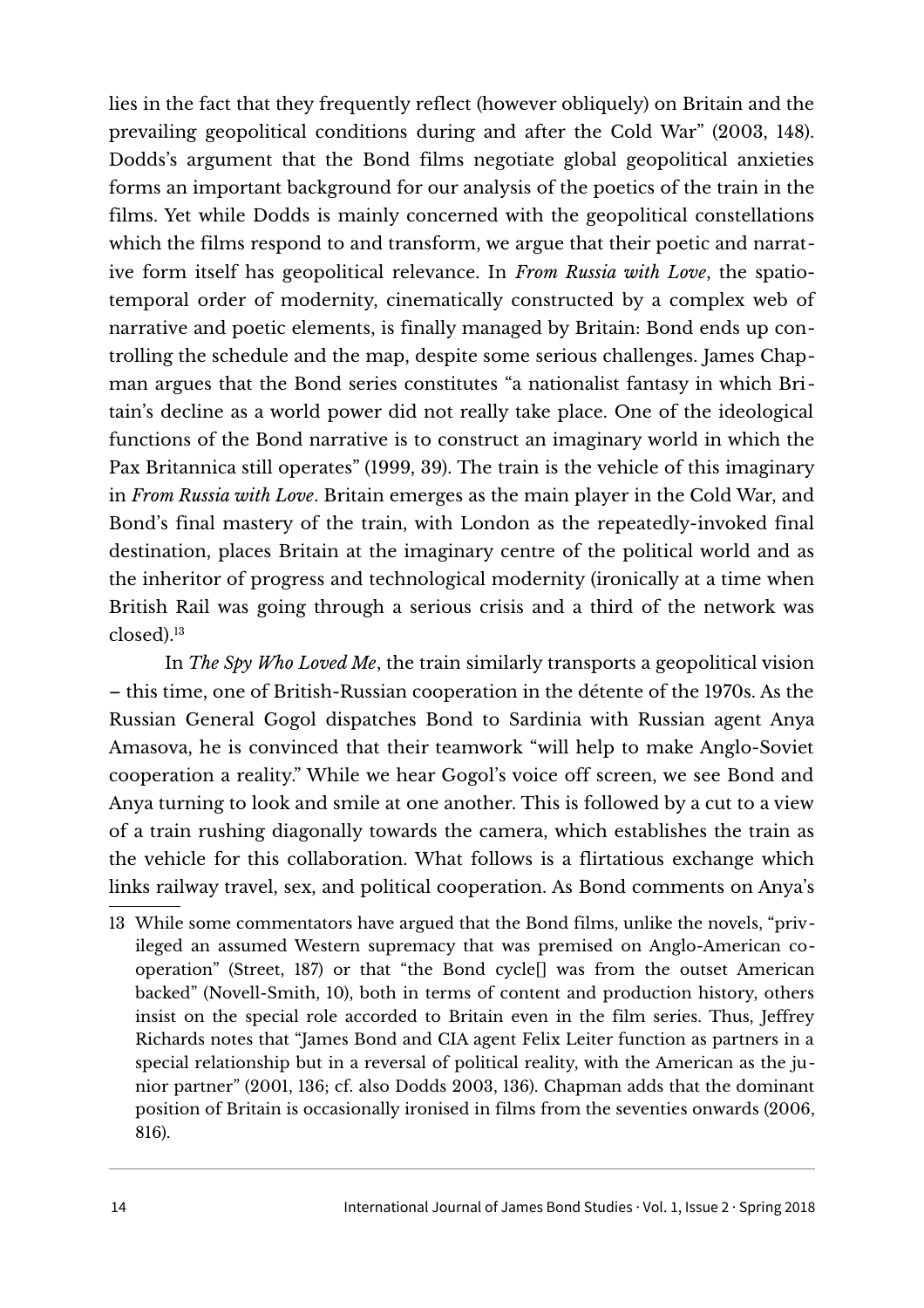"healthy appetite," with clear sexual undertones, Anya replies: "It must be travelling by train. I always enjoy it." As they discuss the peculiar situation of not being able to talk to each other openly despite being "in the same business" because they are "with rival companies," Bond notes that "we're not rivals at the moment" while they exchange significant glances. The sexual connection between Bond and Anya, then, in turn functions as a trope for the geopolitical collaboration between Britain and the Soviet Union. While the shot of the train in itself serves no narrative function and falls into the category of cinematic excess, its placement in the middle of a sequence that aligns sexual and geopolitical union figuratively connects it to both.

Yet the role of the train in *The Spy Who Loved Me* is more complicated, and its link with sexual union and political cooperation emerges against the background of its simultaneous association with destructive violence. As Bond and Anya withdraw to their cabins, we see Anya sensually posed against the door separating her from Bond; just as she starts taking off her dress, the scene is interrupted by another very brief outside shot of the train, this time filmed laterally. The shot stands in stark contrast to the quiet interior shots that precede it: it is hypermobile and visually confusing; the train is filmed in close-up, which accentuates its speed as the lights of the windows flash by nervously in the dark; and the loud rattle of the train, coupled with the piercing sound of its horn, disrupts the silence. Following immediately on shots of Anya undressing, the train is again erotically charged, yet here it also foreshadows a threatening form of sexuality. This becomes clear a few moments later as we see Anya walk to her wardrobe in her nightgown only to find the villain Jaws awaiting her inside it, ready to assault her. In its intrusive violence, the sudden appearance of Jaws parallels the previous disruption of the peaceful scene by the shot of the train, and this association is confirmed visually and acoustically: as Jaws appears, the horn again violently pierces the silence (matching Anya's scream) and, without diegetic motivation, the sound of the train suddenly becomes much louder (as in the parallel scenes in *From Russia With Love* and *Live and Let Die*). At the same time, a fast camera movement towards Jaws visually disrupts the previously calm scene. In this scene, then, the train is linked to sexual violence and the threat of rape. With his metal teeth and superhuman strength, Jaws – like Tee Hee in *Live and Let Die* – is himself part machine, and his sexual threat figures a dangerous encounter between human and machine.

Once again, then, it is Bond's intervention that controls the dangerous excess represented by the mechanical order of technological modernity (and here,

J. Riquet and A. Zdrenyk · Technology, Geopolitics, and James Bond's Train Journeys 15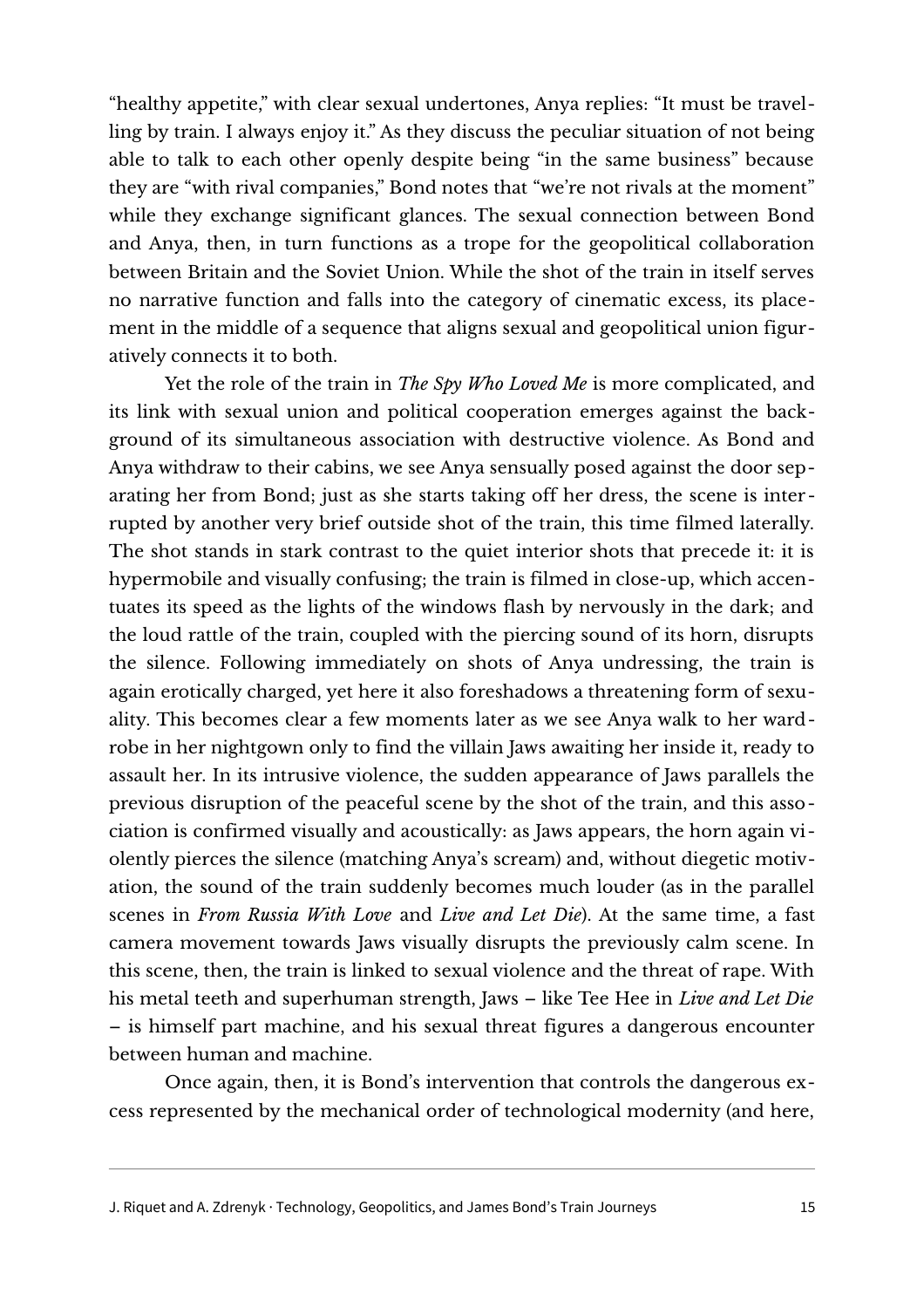this excess meets Thompson's cinematic excess), channels the motion of the train into controlled sexuality, and completes the geopolitical union. When Bond has used the entire interior of the train to catapult Jaws out of the train, effectively managing the machine, the inevitable seduction of Anya is accompanied by a significant change in the aesthetic portrayal of the train. As they enter Anya's compartment, Bond asks her "Still enjoy travelling by train?" as the sound of the train becomes almost entirely muted, and subsequently replaced by soft extradiegetic music. Just as Bond begins to take off Anya's nightgown, there is another cut to a final exterior shot of the train, which soon dissolves into a shot of Bond and Anya in a horse-drawn carriage in Sardinia. This concluding shot is an almost exact repetition of the shot at the beginning of the scene, thus completing the frame in perfect symmetry. Yet, significantly, the train is now softened: its sound is gentle, the headlights appear less piercing, the light and the focus are generally softer, and the final dissolve itself constitutes a gentler transition than the hard cut at the beginning of the scene. The machine has been tamed, and its initially unaligned or at least ambivalent force now fully signifies the sexualpolitical union between the two characters. The outside threat is thus necessary to consolidate the physical and political union, and the train first has to be *turned* into the vehicle of this union. The geopolitical alliance is thus the product of a careful fabrication on the railroad as sex and politics merge on the eroticised train.

## **TRACKS AND TRACKING: ENTERING THE DIGITAL AGE**

Finally, we would like to turn to the train sequence in the newest Bond film, *Spectre*, which self-consciously refers to a number of previous train scenes, notably *The Spy Who Loved Me* and *Live and Let Die* (in repeating the unexpected intrusion of an aggressor), *From Russia with Love* (in recalling the glamorous interior of the Orient Express), and *Casino Royale* (in suggesting a romantic alternative for Bond when Madeleine asks him whether he could imagine a different life for himself). Bond and Madeleine's journey on a train in North Africa on the way to the lair of the master villain, Oberhauser/Blofeld, is thus also a journey into the history of Bond films. At the same time, the train evokes a bygone colonial era – the train's age, the wooden interior, the silver in the dining car, the luxury on board (Bond has his clothes pressed), and the costumes all contribute to this, and the soft lighting, the gentle extradiegetic music, as well as the cinematic reduction of the movement and sound of the train to a barely perceptible minimum create a nostalgic atmosphere. This nostalgic mode initially dominates as the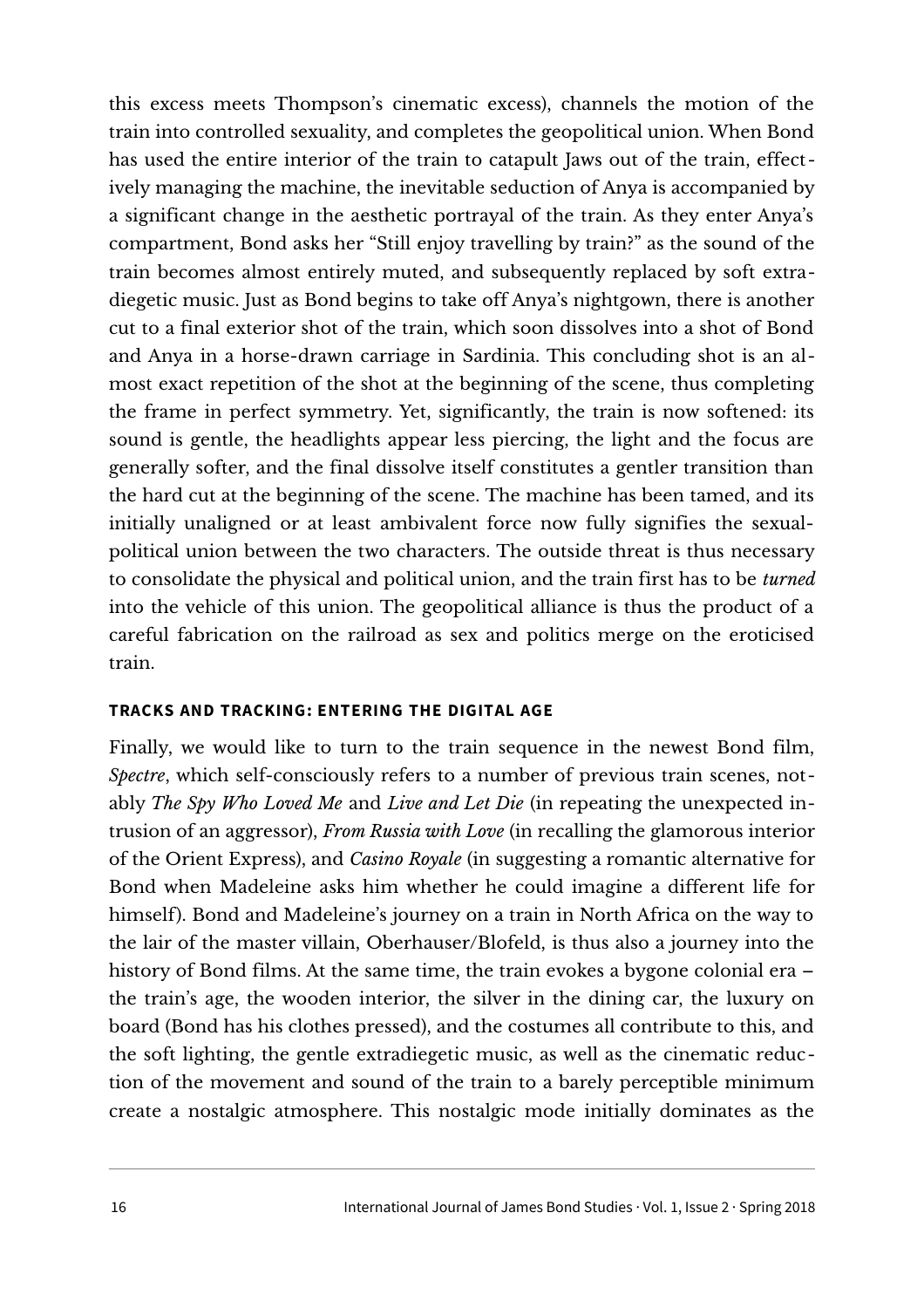scene is presented as a pause in the narrative. This sense of narrative detachment is reinforced by the spatial configuration of the train; two sets of Venetian blinds on the outer and inner windows shut out the outside world, and though the window in Bond and Madeleine's cabin is not shielded by blinds, the landscape beyond it is so overexposed and hazy that it is aesthetically distanced.

Yet this return to an earlier era – cinematic and otherwise – is also foregrounded in its unreality, and as such needs to be read in relation to the film's overall concern with spectrality. This is indeed inscribed in the film's very title, the significance of which extends far beyond the name of the criminal network to which it refers (which, itself, spectrally returns to the Bond series after an absence of forty-five years). It also extends beyond the resurrection of Bond's halfbrother, Franz Oberhauser, long thought dead by Bond. It extends, as we will see, to the film's relationship with a past that is both geopolitical and cinematic, but in order to understand this, we need to address the figure of Madeleine Swann, in whom the film's nexus of spectrality and desire is concentrated. Indeed, Madeleine herself is connected to spectral resurrection, and in several ways. Most obviously, she functions as a reincarnation of Vesper Lynd, replacing her after a long period of mourning on the part of Bond. After Vesper, she is the second woman to sit down to dinner on a train with Bond in the Daniel Craig era. Yet Madeleine is also entangled in a web of intertextual references that reinforce her association with an irrecuperable past. As she appears in an elegant (yet distinctly old-fashioned) evening dress, Bond's mesmerised gaze repeats that of Scottie in Alfred Hitchcock's *Vertigo* (1958) as he witnesses the apparent reincarnation of Madeleine Elster in Judy. In its obsession with death and the dead, *Spectre* as a whole resonates with *Vertigo*, but the train scene clearly restages the encounter in Hitchcock's film (which is, of course, itself a re-enactment of a previous encounter *within* the film). Beyond the name 'Madeleine' itself, this is most evident in the use of the colour green,<sup>[14](#page-16-0)</sup> by which the scene in *Vertigo* is commonly remembered: if Hitchcock's Judy/Madeleine appeared in a green dress in the midst of green neon light, advancing towards Scottie after entering the room through the door, the dress of *Spectre*'s Madeleine repeats the pale, ghostly green of the former, accentuated by the green of the seats and curtains; this Madeleine, too, emerges through a door and advances towards Bond, who – like Scottie – rises as he stares at her. The references embedded in Madeleine Swann's name extend to the first volume of Marcel Proust's *A la recherche du temps perdu*, which is

<span id="page-16-0"></span><sup>14</sup> For a discussion of the use of green in *Vertigo*, see Catania, Blennerhassett, and Emerson.

J. Riquet and A. Zdrenyk · Technology, Geopolitics, and James Bond's Train Journeys 17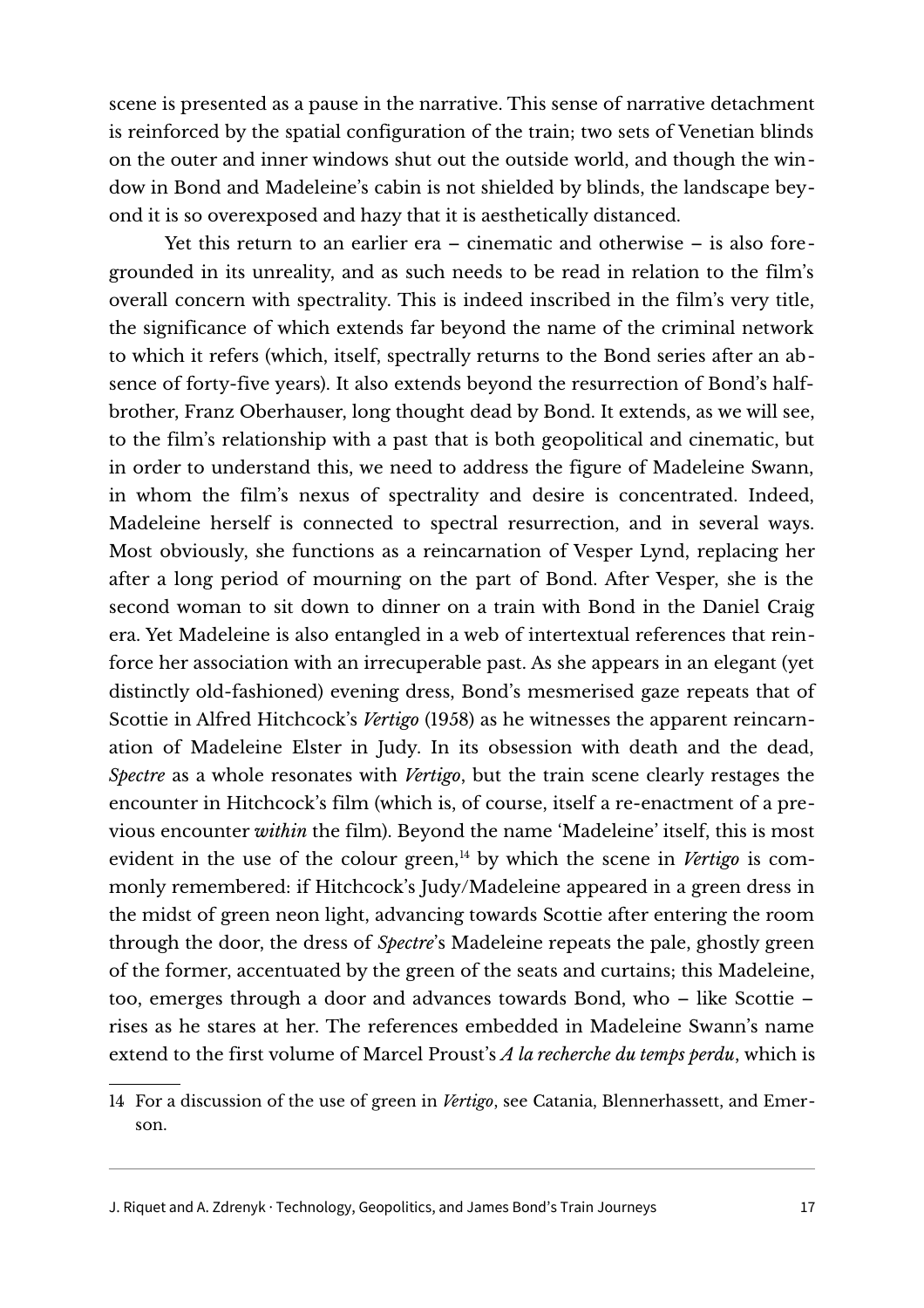entitled *Du côté de chez Swann* (1913) and includes a famous scene in which the narrator's happy childhood memories are triggered by the taste of a *madeleine* (the French pastry) mixed with tea – a scene to which, of course, Hitchcock's *Vertigo* already refers.<sup>[15](#page-17-0)</sup> In her spectral appearance, then, Madeleine embodies and focuses the desire for a lost past.

Madeleine's spectrality is connected to the spectrality of the train itself. The train functions as a ghostly train in several ways, not only by effecting a transport into a lost imperial past (when colonial trains in North Africa functioned as the long arm of empire) and the past of the Bond series. Aesthetically, the spectrality of the train is most evident in a long shot of the train that inter rupts the scene taking place inside; the train appears unnaturally slow, its sound is muffled, and it is bathed in a bright mist that almost makes it disappear in the centre of the image; the ghostly gliding of the train is musically accentuated by a long-drawn sliding sound. This is followed by a cut back to London, where we see M sitting at a dinner table in a Victorian hotel, surrounded by nineteenthcentury paintings and cartoons. The slow tracking shot in the Victorian interior replaces the forward movement of the train, advancing in the same direction; both the train and the camera function as vehicles into the past (to which M and the Double-O programme belong, as C emphasises throughout the film). This sense of the train belonging to a different era is corroborated by its narrative role. Indeed, the eruption of action and narrative in the midst of the seemingly peaceful and detached train journey only superficially repeats the previous intrusions of Tee Hee and Jaws. At first sight, the scene follows the familiar pattern of initial disruption, violent fight, and eventual expulsion of the attacker, though this time with a much more active Bond girl, who – rather than being drugged (*From Russia with Love*), folded up against the wall in her bunk (*Live and Let Die*), or passing out on her bed (*The Spy Who Loves Me*) – now cooperates with Bond in warding off the threat, which again involves the partial destruction of the carriage. At the end of the scene, violence is once more converted into sex, and the train and its mobility (reinforced by the agitated cinematography) are charged with erotic energy, so that the preceding fight retroactively assumes the status of an elaborate foreplay. However, while the scene is familiar from previous films, it is also – and this is the crucial point – entirely pointless. Bond and Madeleine are picked up by a car as soon as they arrive at a station in the desert, and it soon

<span id="page-17-0"></span><sup>15</sup> Richard E. Goodkin traces the intertextual links between *Vertigo* and Proust's masterpiece; he argues that "Hitchcock's 'Madeleine', like Proust's, is thus the embodiment of the central experience of reliving the past" (1987, 1173).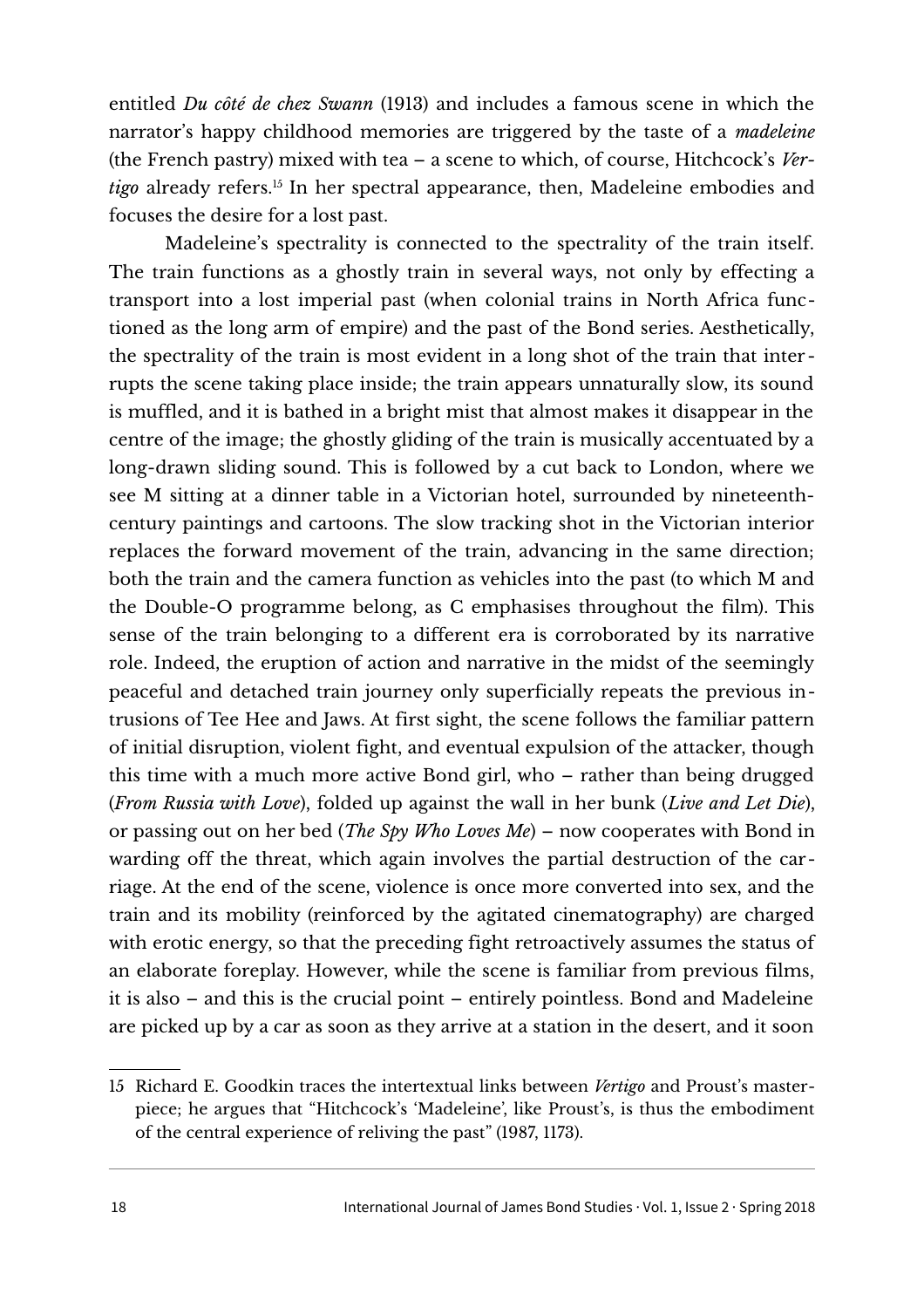becomes clear that Oberhauser had long been waiting to meet Bond in person, and certainly did not seriously intend to get rid of him before that. In the end, then, the train fight is an empty rehearsal of a familiar scene.

Of course, the reason *Spectre*'s train scene serves no narrative function is that the real threat lies elsewhere: in the digital global surveillance system which is figured as the principal global threat in the film. Physical combat accordingly functions as an inadequate response and can only be evoked in the mode of nostalgia (and, to a certain extent, irony). And the film subtly stages the train's relationship to digital tracking. Fighting global surveillance in London, M instructs Q to stop tracking Bond by using "Smart Blood," telling him that precisely because they always know where Bond is, the other side has access to the same knowledge ("if we can track him, so can others"). After this, we see Q and Moneypenny staring through the window of the Victorian hotel before the film cuts back to a panoramic shot of the train, with the editing suggesting that they are looking at the train – which is, of course, precisely what they have been doing by using digital technology. Significantly, a similar cut from London to a panoramic short of the train in North Africa already occurs at the beginning of the sequence, just after C tells M that global surveillance is the future, and that the old secret service is dead. Right before the cut, C turns his head, as if to look at the train, which visually suggests exactly what M announces later on – namely that he, too, can track Bond. The two cuts absorb the train in digital technology; with global tracking, the train – and with it, location and physical action – become obsolete. The train, then, only *seemingly* constitutes an independent sphere of action for Bond and Madeleine; it is, in fact, framed and monitored by C and Oberhauser/Blofeld, who turn out to be working together (thus merging terrorism and the Joint Intelligence Service into the same global threat).

Cinema itself participates in the film's engagement with digital technology. Indeed, CGI played an important part in the making of the train scene, as visual effects supervisor Zave Jackson explains: "Other assets we created included a full CG train […]. In several exterior shots we extended the train from four to seven carriages […]" (qtd. in Frei par. 12); the inside fight scene, too, makes extensive use of CGI (par. 13). Yet, as Jackson goes on to explain, the use of CGI is mainly designed to remain invisible and enhance realism (par. 15). Orit Fussfeld Cohen notes a tension between the CGI-enhanced "realistic authenticity" of Bond's masculine physicality and the "virtual, unstable foundations" of his "digital action body" in recent Bond films (2016, 117-118). Along similar lines, the train in *Spectre* is simultaneously an intense bodily realm and a digital construct;

J. Riquet and A. Zdrenyk · Technology, Geopolitics, and James Bond's Train Journeys 19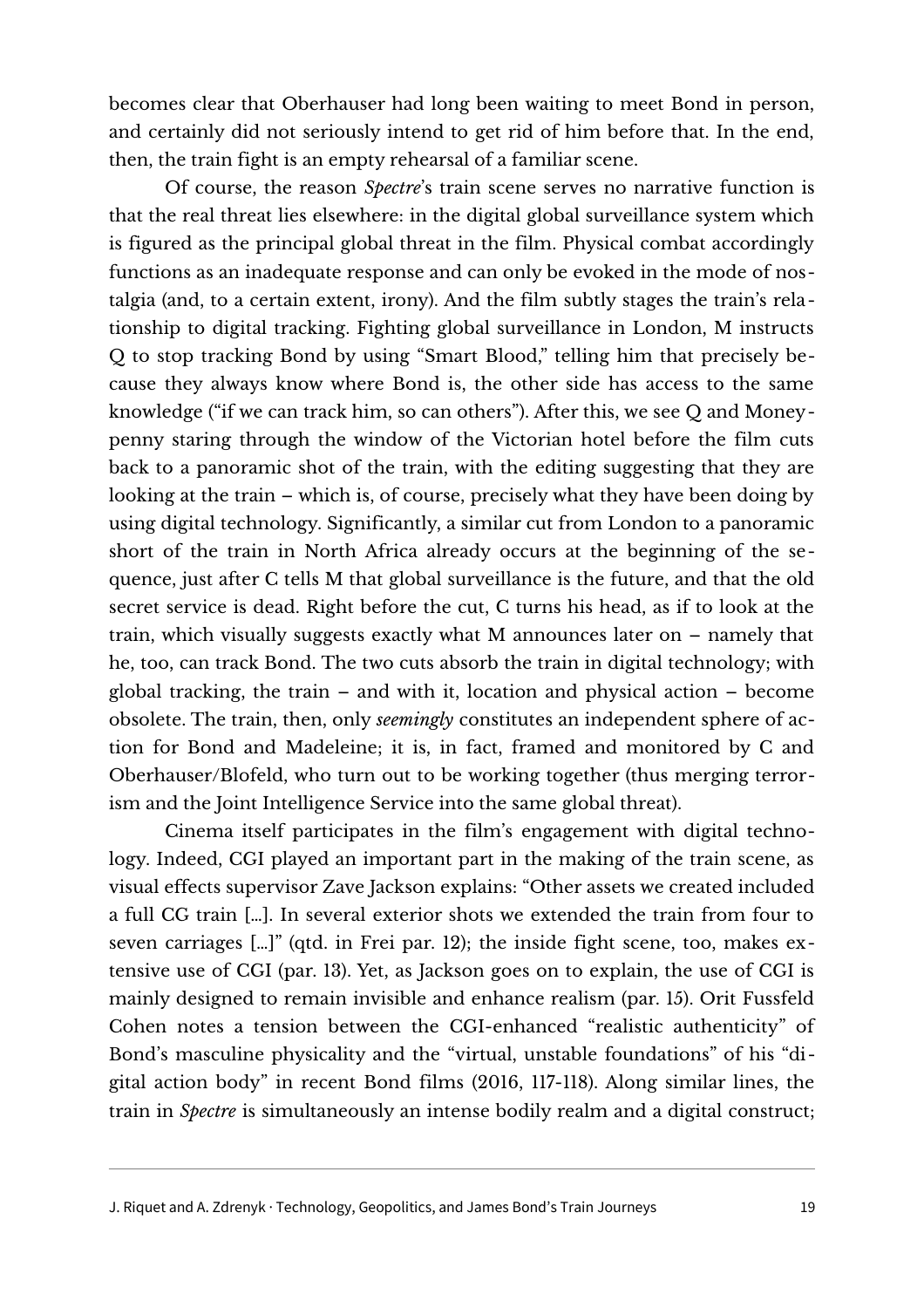indeed, it is, paradoxically, digital technology itself which produces the spectre of physical authenticity. The train's framing by digital technology (tracking, surveillance) within the film is thus replicated on the level of production, and the hyperrealism of the digitally enhanced image<sup>[16](#page-19-0)</sup> – perhaps unwittingly – contributes to the ghostly appearance of the train (this is most evident in the outside shots of the train: the spectral aesthetics of one of the shots has already been discussed, and the nocturnal panoramic shot following Q and Moneypenny's gaze through the window of the Victorian hotel combines colourful dreaminess with digital precision). The panoramic shots that frame and interrupt the sequence reinforce the idea of tracking: the mobile camera, filming the train from a distance and moving in the same direction, suggests the invisible gaze of surveillance. This is especially true for the final aerial shot, which shows the train from afar at sunset, now looking tiny. On the one hand, its post-orgasmic quietness contrasts with the violent and sexual storminess of the preceding scenes; on the other hand, it suggests an observing presence and thereby recalls the extreme high-angle shot of M and Moneypenny walking through a courtyard just before the train scene.

In *Spectre*'s train sequence, then, the nostalgia for empire is tied to a digitally enhanced nostalgia for the body in lived space that we also find in *Skyfall*, the train scene in which was similarly created with the help of CGI. This returns us to our initial discussion of the train in *Skyfall*, framed by the digital screen of Moneypenny's rifle. In both films, the train scene is curiously detached from the main narrative. In *Spectre*, as we have seen, its narrative importance evaporates; in *Skyfall*, it has the status of a prologue before the credits. In both films, the train is out of place and absorbed by digital technology.

## **CONCLUSION**

As we have shown, the railway journey in the Bond series functions as an ambivalent figure of technological modernity, mobilising a range of cultural associations linked to the train that go back to the nineteenth century. We have identified two narrative and poetic modes that coexist, interact, and depend upon each other – one that signifies technological progress, mobility, and violent action, and another that projects rest, quiet, and stability. The spatio-temporal order epitomised by the train is tied to a specific geopolitical order in the individual films; its very hypermobility both constructs and potentially deconstructs this order. The poetics of the railroad is mobilised to negotiate specific global anxiet-

<span id="page-19-0"></span>16 While *Skyfall* was filmed digitally, *Spectre* was filmed on 35mm film (see Shu 2015).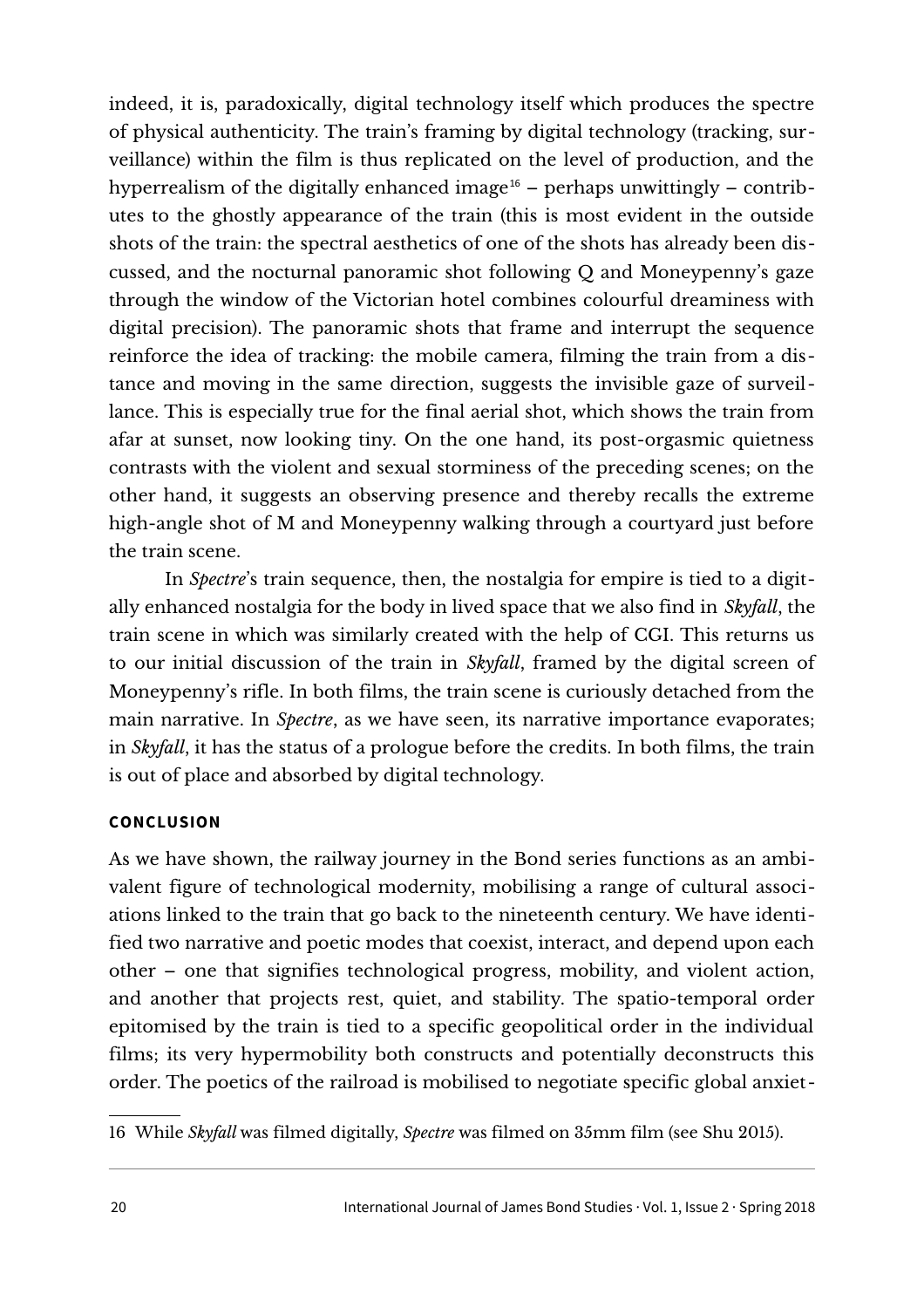ies revolving around the Cold War in *From Russia with Love* and *The Spy Who Loved Me*, and the digital surveillance network in *Skyfall* and *Spectre*, tied to fantasies about Britain's position in a post-imperial world. In a time where the train is no longer at the forefront of technological progress, $17$  the Bond series uses the railroad and its own cinematic technology to think about the transformation of geopolitical and geo-technological orders, and precisely through this it projects different versions of nostalgia – for empire, for the body, and for the order of the train itself.

#### **REFERENCES**

- Beaumont, Matthew and Michael Freeman, eds. 2007. *The Railway and Modernity: Time, Space and the Machine Ensemble*. Oxford: Peter Lang.
- Beeton, Sue. 2015. *Travel, Tourism and the Moving Image*. Bristol: Channel View Publications.
- Banister, David and Peter Hall. 1993. "The Second Railway Age." *Built Environment* 19(3/4): 156-162.
- Barnes, William. (1859) 2013. "The Railroad." In *Train Songs,* eds. Sean O'Brien and Don Paterson. London: Faber and Faber: 5.
- Black, Jeremy. 2004. "The Geopolitics of James Bond." *Intelligence and National Security* 19(2): 290-303.
- Black, Jeremy. 2001. *The Politics of James Bond: From Fleming's Novels to the Big Screen*. Westport: Praeger.
- Blennerhassett, Richard. 2011."*Vertigo*: Out of the Past." *Psychological Perspectives* 54: 54-65.
- Carter, Ian. 2002. "The Lady in the Trunk Railways, Gender and Crime Fiction." *The Journal of Transport History* 23(1): 46-59.
- Carter, Ian. 2001. *Railways and Culture in Britain: The Epitome of Modernity*. Manchester: Manchester University Press.
- *Casino Royale*. 2006. Directed by Martin Campbell. Eon Productions.
- Catania, Saviour. 2016. "'Truth Beauty' as 'Waking Dream': Hitchcock's *Vertigo* and the 'Mystic Oxymoron' of Keats's Poetry". *Literature/Film Quarterly* 44(1): 19-33.
- <span id="page-20-0"></span>17 This narrative is complicated by the arrival of high-speed trains, which marked the beginning of what David Banister and Peter Hall call the "The Second Railway Age" (1993). The train in *Casino Royale* is the first film in the series to depict a high-speed train, and its associations with quiet and rest should be read in the context of this recent technological development, which adds a new dimension to the perceived smoothness of modern transportation.

J. Riquet and A. Zdrenyk · Technology, Geopolitics, and James Bond's Train Journeys 21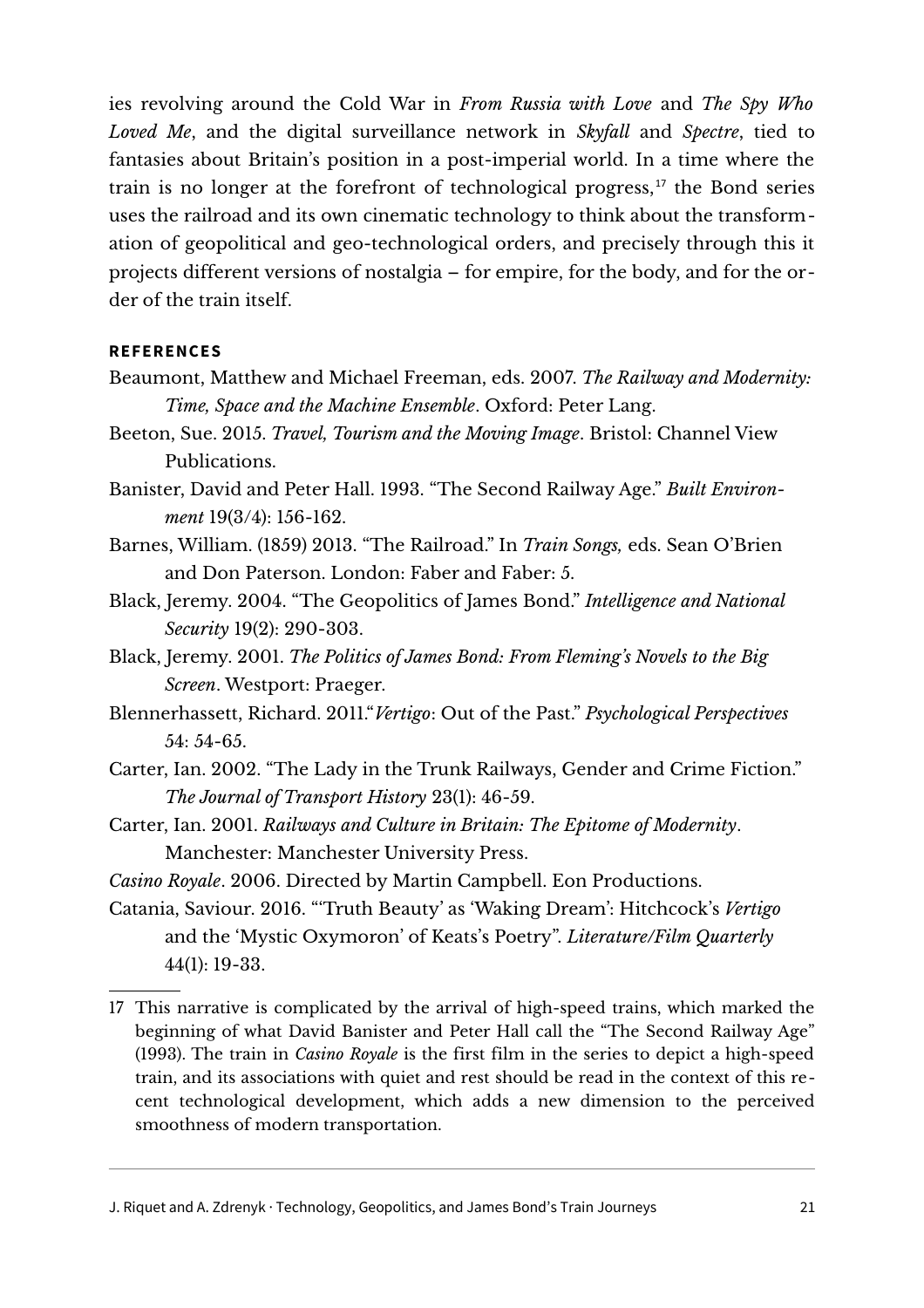- Ceserani, Remo. 2002. *Treni di carta: L'immaginario in farrovia: l'irruzione del treno nella letteratura moderna*. Italy: Saggi.
- Chapman, James. 2006. "Cinemas of Empire." *History Compass* 4/5: 814-19.
- Chapman, James. 1989. *Licence to Thrill: A Cultural History of the James Bond Films*. London: I. B. Tauris.
- Cook, Michael. 2011. *Narratives of Enclosure in Detective Fiction: The Locked Room Mystery*. Basingstoke: Palgrave.
- Cresswell, Tim and Deborah Dixon, eds. 2002. *Engaging Film: Geographies of Mobility and Identity*. Lanham: Rowman & Littlefield.

Cresswell, Tim. 2006. *On the Move: Mobility in the Modern Western World*. New York: Routledge.

- Daly, Nicholas. 2004. *Literature, Technology, and Modernity, 1860-2000.* Cambridge: Cambridge University Press.
- Dickens, Charles. (1848) 1974. *Dombey and Son*. Oxford: Clarendon.
- Dickens, Charles. (1866) 1976. "The Signalman." *Selected Short Fiction*. London: Penguin: 78-92.
- Dodds, Klaus. 2003. "Licensed to Stereotype: Popular Geopolitics, James Bond and the Spectre of Balkanism." *Geopolitics* 8(2): 125-156.
- Dodds, Klaus. 2005. "Screening Geopolitics: James Bond and the Early Cold War Films (1962-1967)." *Geopolitics* 10(2): 266-289.
- Emerson, Jim. 2012. "Verdant *Vertigo*: Dreaming in Technicolor." RogerEbert. com. Ebert Digital LLC, 15 August.
	- [https://www.rogerebert.com/scanners/verdant-vertigo-dreaming-in](https://www.rogerebert.com/scanners/verdant-vertigo-dreaming-in-technicolor)[technicolor.](https://www.rogerebert.com/scanners/verdant-vertigo-dreaming-in-technicolor) Accessed 15 September 2017.
- Freeman, Michael. 1999. *Railways and the Victorian Imagination*. New Haven: Yale University Press.
- Frei, Vincent. 2015. "*Spectre*: Zave Jackson VFX Supervisor Cinesite." Interview with Zave Jackson. The Art of VFX, 23 November. [http://www.artofvfx.com/spectre-zave-jackson-vfx-supervisor-cinesite/.](http://www.artofvfx.com/spectre-zave-jackson-vfx-supervisor-cinesite/) Accessed 15 September 2017.

*From Russia with Love*. 1963. Directed by Terence Young. Eon Productions.

- Funnell, Lisa and Klaus Dodds. 2017. *Geographies, Genders and Geopolitics of James Bond*. London: Palgrave.
- Fussfeld Cohen, Orit. 2016. "The Digital Action Image of James Bond." *Quarterly Review of Film and Video* 33(2): 101-121.
- Goodkin, Richard E. 1987. *MLN* 102(5): 1171-1181.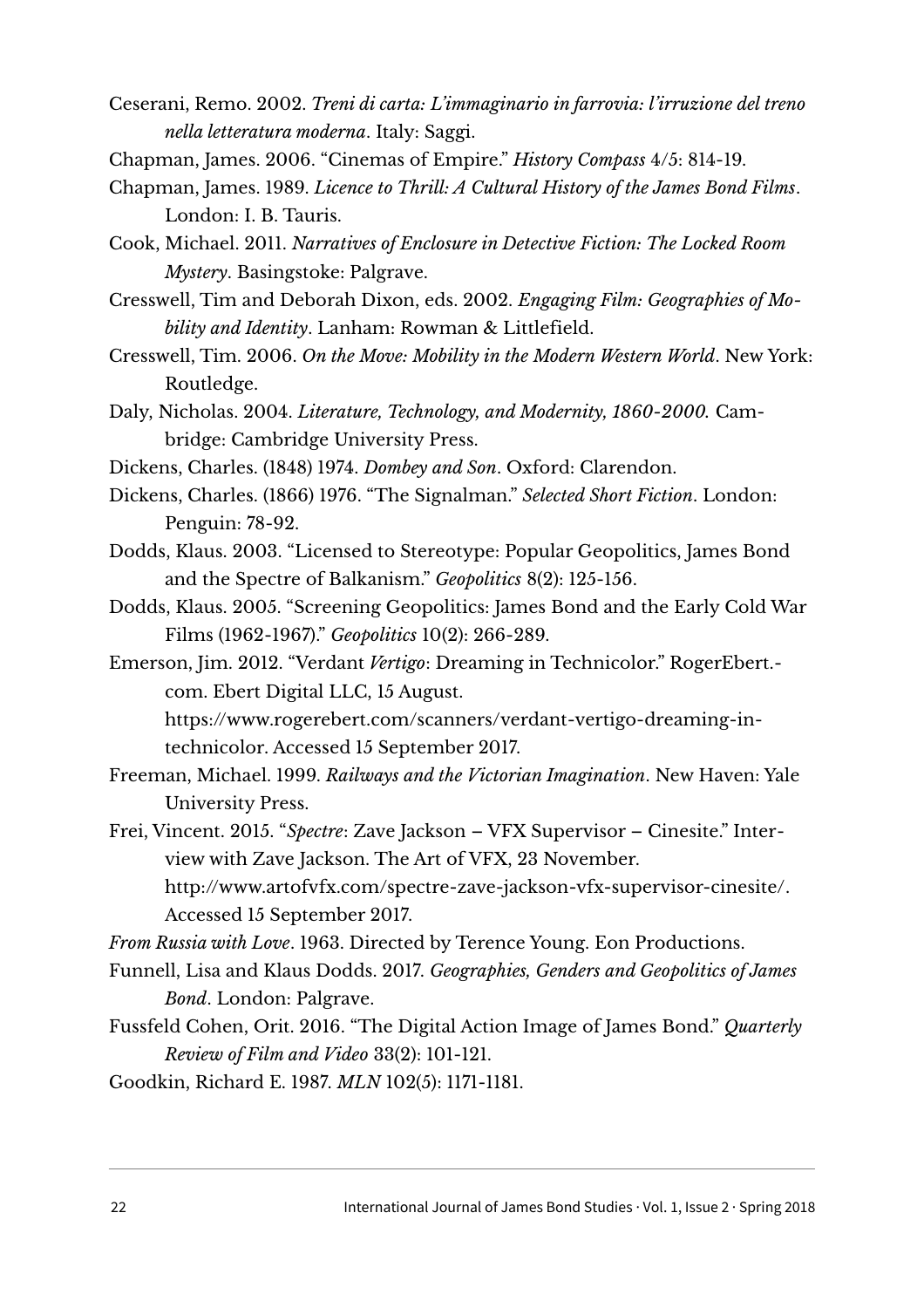- Hardy, Thomas. (circa 1900) 2001. "On the Departure Platform." *The Complete Poems*. New York: Palgrave: 221.
- Harrington, Ralph. 1998. "The Neuroses of the Railway: Trains, Travel and Trauma in Britain, c. 1850 – c. 1900". DPhil. University of Oxford.
- Harrington, Ralph. 2000. "The Railway Journey and the Neuroses of Modernity." In *Pathologies of Travel*, eds. Richard Wrigley and George Revill. Amsterdam: Rodopi: 229-259.
- Ingold, Tim. 2007. *Lines: A Brief History*. Abingdon: Routledge.
- Kellett, John R. 1969. "Writing on Victorian Railways: An Essay in Nostalgia." *Victorian Studies* 13(1): 90-96.
- Kirby, Lynne. 1997. *Parallel Tracks: The Railroad and Silent Cinema*. Durham: Duke University Press.
- *Live and Let Die*. 1973. Directed by Guy Hamilton. Eon Productions.
- Lubrich, Oliver. 2003. "Dracula James Bond. Zur Kontinuität und Variation mythischer Phantasie in der Moderne." *KulturPoetik* 3(1): 81-95.
- Marcus, Laura. 2000. "Oedipus Express: Trains, Trauma and Detective Fiction." *New Formations* 41: 173–188.
- Nietzsche, Friedrich. (1878) 1996. *Human, All Too Human: A Book for Free Spirits.* Cambridge: Cambridge University Press.
- Nowell-Smith, Geoffrey. 1998. "Introduction." In *Hollywood and Europe: Economics, Culture, National Identity1945-1995*, eds. Geoffrey Nowell-Smith and Steven Ricci. London: British Film Institute.
- *On Her Majesty's Secret Service*. 1969. Directed by Peter Hunt. Eon Productions.
- Power, Marcus and Andrew Crampton, eds. 2007. *Cinema and Popular Geo-Politics*. Abingdon: Routledge.
- Proust, Marcel. (1913) 1992. *Du côté de chez Swann*. Paris: Gallimard.
- Revill, George. 2012. *Railway*. London: Reaktion Books.
- Richards, Jeffrey. 2001. "Imperial Films for a Post-Imperial Age: Films and the End of Empire." In *British Culture and the End of Empire*, ed. Stuart Ward. Manchester and New York: Manchester University Press: 128-144.
- Schivelbusch, Wolfgang. 1986. *The Railway Journey: The Industrialization of Time and Space in the 19th Century*. Leamington Spa: Berg.
- Seltzer, Mark. 1992. *Bodies and Machines*. Abingdon: Routledge.
- Shu, Les. 2015. "*Spectre*'s Filmmakers Shot on 35mm Film to Retain Look and Feel of Bond Movies." Digital Trends. 6 November.

[https://www.digitaltrends.com/photography/to-create-the-james-bond-](https://www.digitaltrends.com/photography/to-create-the-james-bond-look-spectres-filmmakers-return-to-35mm-film/)